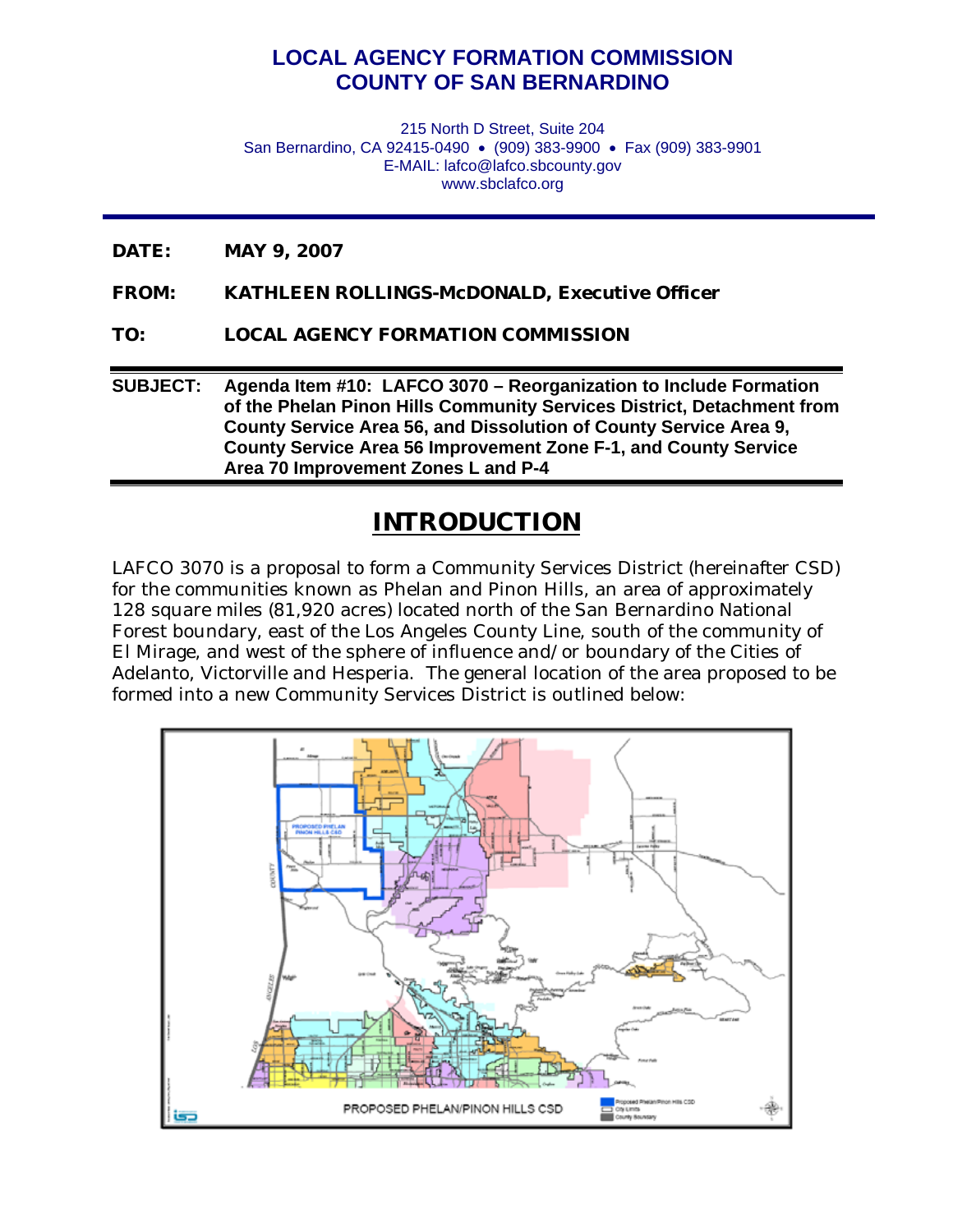The proposal provides for the assumption of responsibility, through dissolution and detachment of the four existing service providers in the area: (a) County Service Area (hereinafter CSA) 9 (for the community of Phelan), which provides for streetlighting and park and recreation services, is proposed to be dissolved and its responsibilities transferred to the new CSD; (b) CSA 56 is proposed for detachment from the Pinon Hills area, but it does not currently provide service to the community, while the revenues generated will be reallocated; (c) CSA 56 Improvement Zone F-1, which provides fire protection and park and recreation services to the Pinon Hills community, is proposed to be dissolved, but only its park and recreation function, responsibilities, and revenues are to be transferred to the new CSD. Its fire function is anticipated to be reallocated during the County Fire Reorganization (LAFCO 3000); and (d) CSA 70 Improvement Zone L, which provides for the provision of domestic water service to the bulk of the Phelan and Pinon Hills communities, will be dissolved and its responsibilities, obligations, and revenues transferred to the new CSD. In addition, staff has modified the proposal to include the dissolution of CSA 70 Improvement Zone P-4 (CSA 70 Zone P-4), an entity created in the early 1980's to address regional park and recreation funding which was proposed by a ballot measure. This regional effort failed but CSA 70 Zone P-4 has remained on the books. In order to clarify park and recreation responsibilities, staff has included this dissolution as a part of the reorganization.

The proposal was initiated by Board of Supervisor resolution, adopted August 22, 2006, in response to requests made by the Phelan Pinon Hills Community Services District Feasibility Committee (Committee). The Committee's request related to timing for consideration and the need to gather signatures of 25% of the registered voters to initiate the proposal. The Committee provided to the County Administrative Office, County Special Districts Department and First District Supervisorial Office its feasibility study evaluating the option of formation of a CSD. Thereafter, the Board of Supervisors, as the governing body for each of the affected special districts and the County, adopted Resolution No. 2006-302, formally initiating the application.

# **PURPOSE OF THIS HEARING**

The purpose of this hearing is to open the consideration of the municipal service reviews for the Phelan Pinon Hills communities and to begin the discussion of the issues required for the formation of a new independent Community Services District. The evaluation of the reorganization will include a review of issues outlined by the Community Services District Law (Government Code Section 61000 et seq.), and by the Cortese-Knox-Hertzberg Local Government Reorganization Act of 2000 (Government Code Section 56000 et seq.), as well as a number of Commission policy issues relevant to the review of the formation of an independent form of special district to govern the services of the community.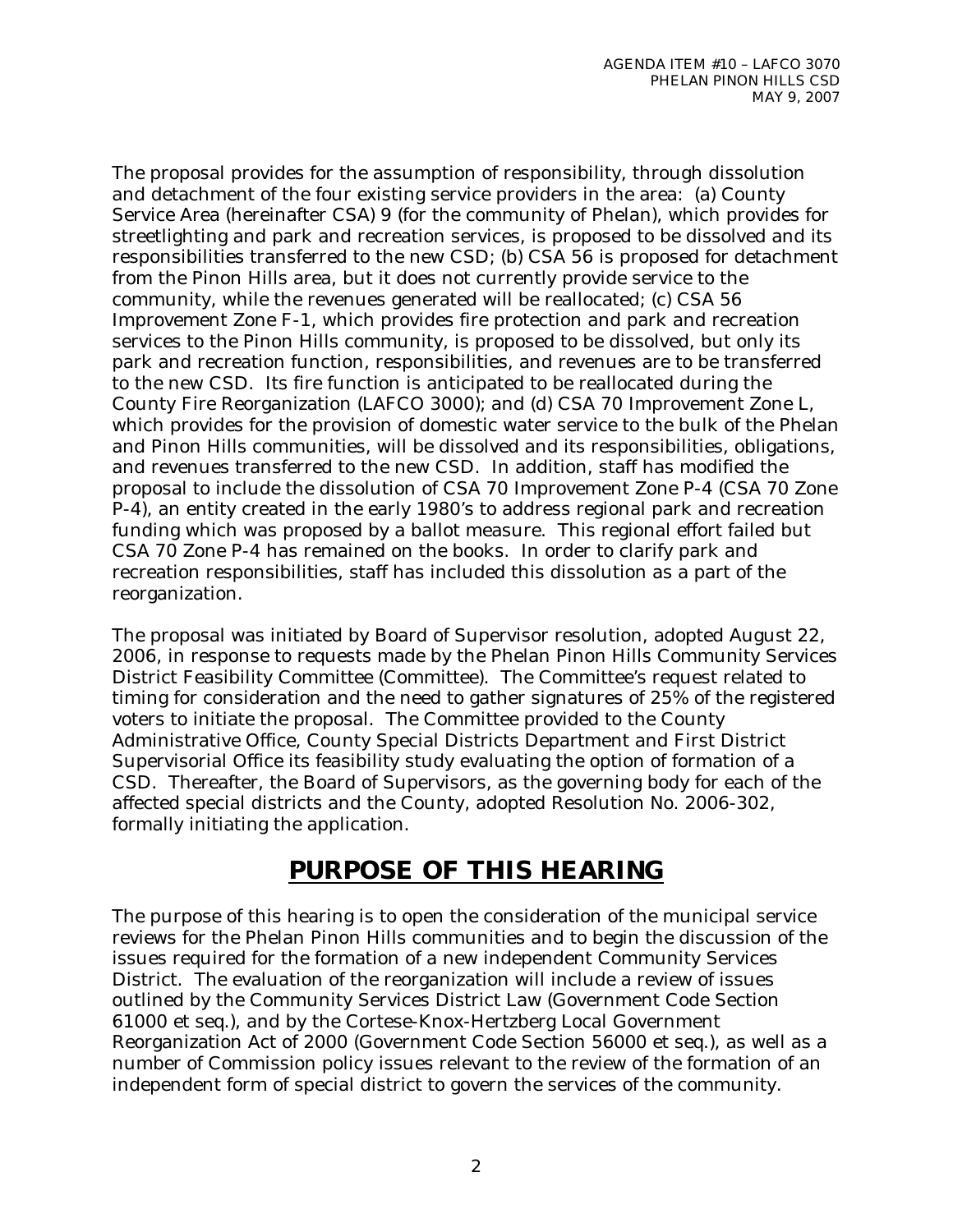The Board of Supervisors' initiation of this proposal was in response to a community-based Feasibility Study Committee which, after several years of review, recommended the formation of a Community Services District to provide for a single, multi-purpose special district as the preferred form of government for its community. Its choice was based upon the legislative intent provisions of CSD Law defined as follows:

*"The Legislature finds and declares that for many communities, community services districts may be any of the following:* 

 *(1) A permanent form of governance that can provide locally adequate levels of public facilities and services.* 

 *(2) An effective form of governance for combining two or more special districts that serve overlapping or adjacent territory into a multifunction special district.* 

 *(3) A form of governance that can serve as an alternative to the incorporation of a new city.* 

 *(4) A transitional form of governance as the community approaches cityhood."* 

The recommendations of the Committee identified a consolidated, multi-purpose entity with a locally-elected board of directors as the preferred form of governance fulfilling the intent provisions of items (2), (3) and (4) outlined above. The Committee has outlined the assumption of responsibility for the existing services of water, park and recreation and streetlighting, with all other services available to a CSD to be considered latent powers, subject to further LAFCO review. In addition, it has been requested that the matter be considered by the electorate on the November 2007 ballot to maximize voter participation and to reduce the cost for the election. If the proposal is successful, the new district will pay the cost of the election; however, if it fails, the cost is borne by the County.

The timeline of Commission actions necessary to place this item before the electorate on the November ballot is as follows:

- The Commission must take its final action on June 20, 2007, if the determination is to approve the formation of the CSD and adopt its resolution setting forth the terms and conditions imposed upon LAFCO 3070;
- The adoption of the Commission's resolution starts the 30-day reconsideration period required by Government Code Section 56895 – June 20 through July 20th;
- During this reconsideration period, the Board of Supervisors will be requested to direct that the Registrar of Voters place the matter on the November 2007 ballot at the request of the Commission.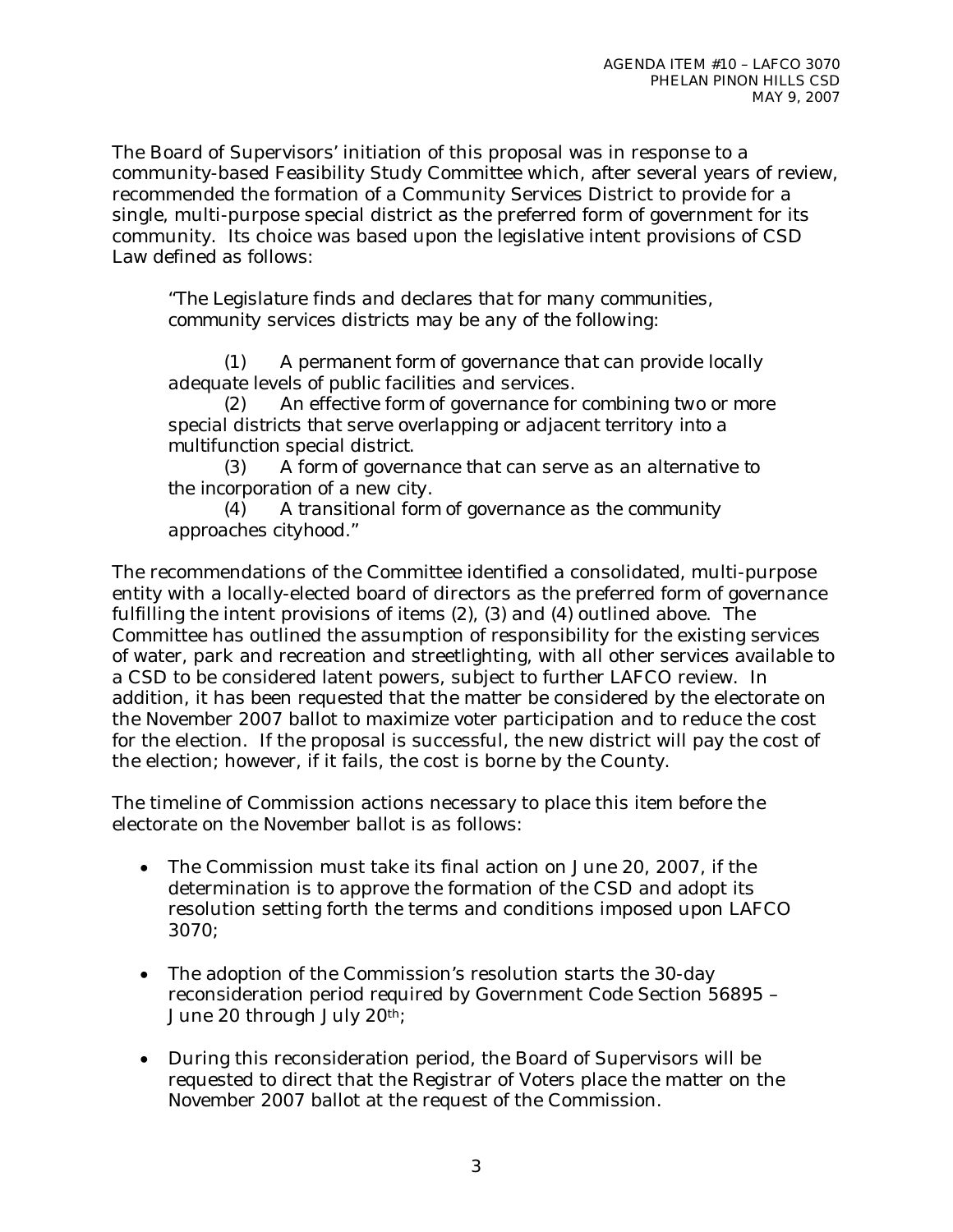As the evaluation of this proposal begins, State law requires that the Commission's decision must include, but not be limited to, answers to the following questions:

- 1. Do the boundaries of the proposed new district make sense from a service delivery perspective for current and future growth? Are the boundaries reasonably recognizable? Do they promote efficient service delivery? Do they represent a community of interest? Do the proposed boundaries infringe on other established spheres of influence that might impede achievement of Commission goals in those areas?
- 2. Would the formation of the new district impair the ability of any other agency to continue providing services? Would there be any adverse financial or service impacts on other agencies that would damage their ability to maintain service levels in other areas?
- 3. Is the proposed new district financially feasible? Can it, at least, maintain the pre-formation service levels that are currently provided within the study area?
- 4. Does the proposed formation represent the best available service option for the community? Are there better alternatives for the provision of the range of services within the study area? Does the proposed formation provide for a more efficient and accountable form of government?
- 5. Would the proposed formation have any adverse environmental effects that cannot be mitigated to a level of non-significance? If it does, can those adverse effects be overridden by other benefits?

Although the Commission's response to some of these questions may not be politically popular, the unique role defined for the Commission in State law requires that the answers to these be the focus of its consideration. At the May 16<sup>th</sup> hearing, answers to questions related to the boundaries and environmental determinations will be discussed, while the balance of the discussion will need to be continued to the June 20, 2007 hearing to allow for receipt of additional information from the County. The boundary and environmental issues are discussed in the narrative which follows.

# **THE STUDY AREA**

The map below provides the outline of the boundaries proposed for the Phelan Pinon Hills CSD (PPHCSD) and its regional location: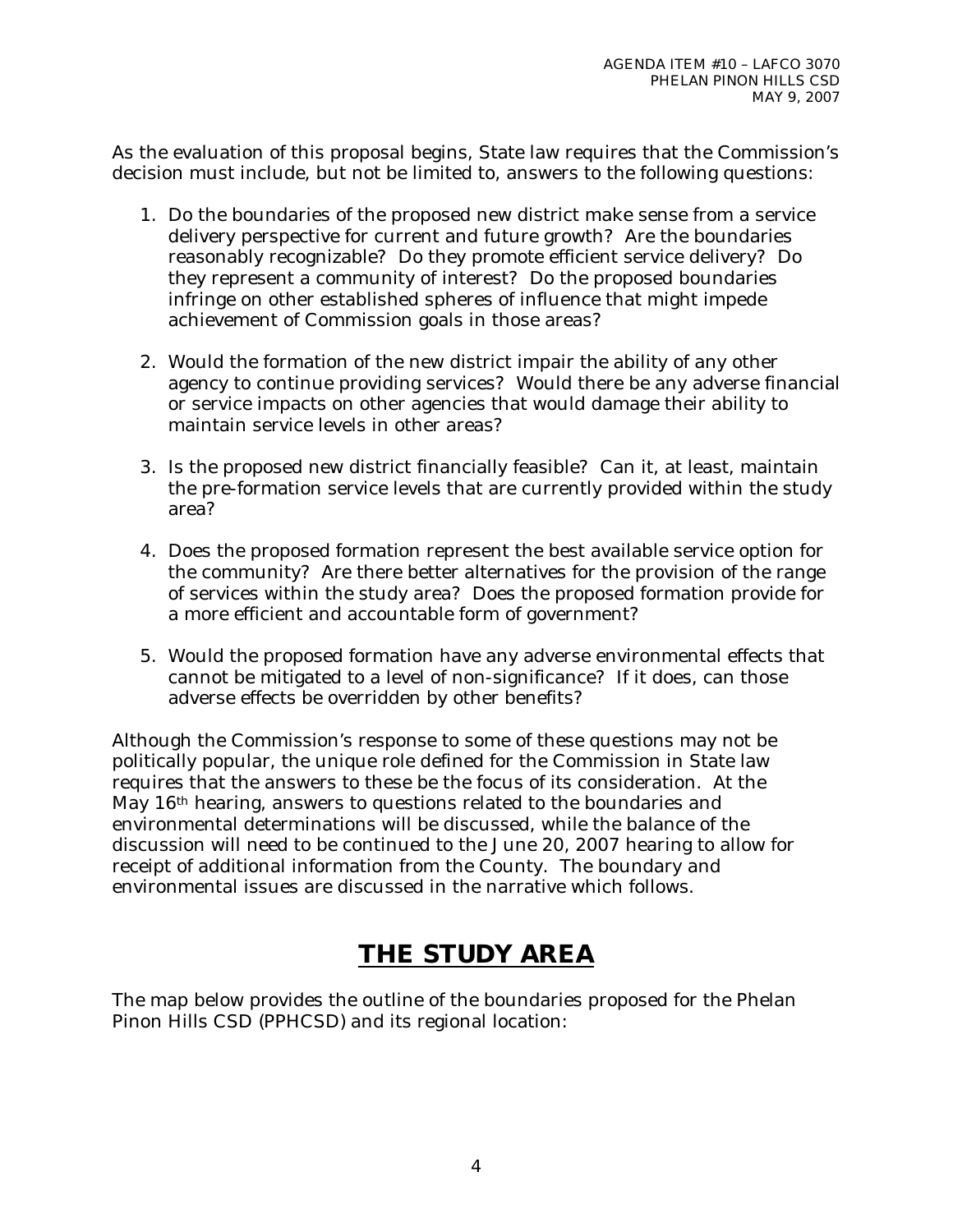

The boundary presented for the PPHCSD is reflective of the identified community, as it is the boundary identified in the County's recent adoption of the Phelan Community Plan (February 2007). The proposed CSD does infringe upon the City of Adelanto sphere of influence at its southwestern edge reflecting the existing service boundary of CSA 70 Zone L. LAFCO staff has reviewed this question with staff representatives of the City of Adelanto who have expressed no opposition to the inclusion of the area and ultimate exclusion of the territory from the City's sphere of influence. No other infringement upon any other established or presently-proposed sphere of influence determinations has been identified. The existing agencies within the area and/or whose sphere of influence includes the area are:

- CSA 9, which serves the community of Phelan, whose sphere is coterminous with its boundaries.
- CSA 56, which serves the communities of Wrightwood and Pinon Hills.
- CSA 70 (which includes the entirety of the County's unincorporated territory), whose sphere is coterminous with its boundaries.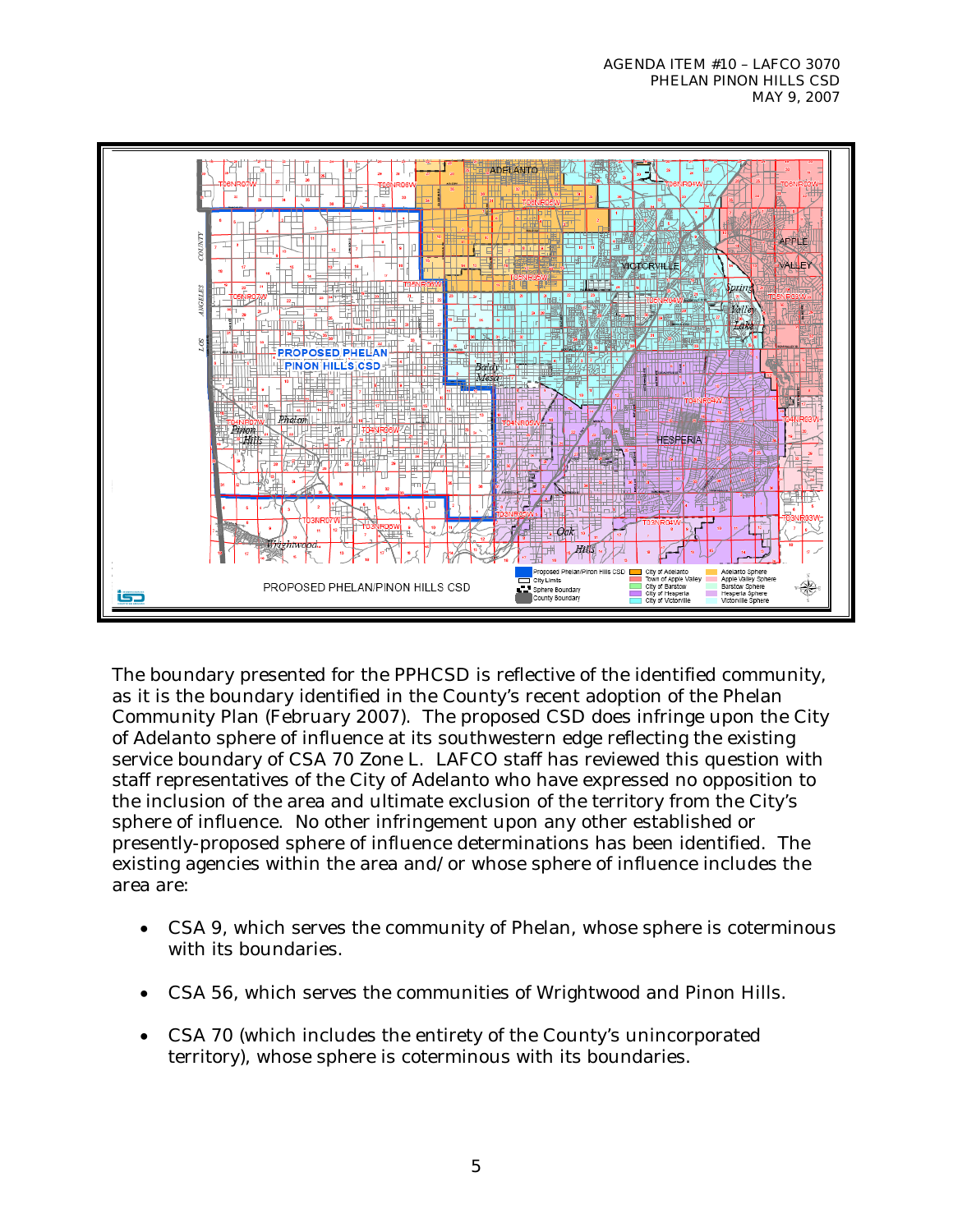- CSA 56 Zone F-1, CSA 70 Zones L and G, which have no sphere of influence designation by the Commission.
- County Service Area 38, whose sphere of influence is the unincorporated territory of the County of San Bernardino, overlays the Phelan Community for fire protection purposes.
- County Service Area 60 overlays the entirety of the area for purposes of financing the operations of the Apple Valley Airport and is within its sphere of influence.
- Mojave Water Agency overlays the entirety of the area and is included within its sphere of influence.
- Mojave Desert Resource Conservation District overlays the entirety of the territory and is included within its sphere of influence.
- Sheep Creek Mutual Water Company (a shareholder-owned company) overlays the central portion of the Phelan community, which has no sphere of influence designation by the Commission.

The Cities of Adelanto, Victorville and Hesperia have been provided copies of the proposal for formation of the PPHCSD. None of the Cities have provided a response in opposition to the proposal.

As a part of the Commission's review of the reorganization proposal to consolidate the Board-governed agencies into a new independent CSD, it is necessary to conduct the municipal service review for these communities to determine the appropriateness of the boundaries presented.

# **MUNICIPAL SERVICE REVIEW FOR THE PHELAN/PINON HILLS COMMUNITIES**

The Commission has chosen to implement its statutory requirement to conduct municipal service reviews on a regional basis, further defined by its communityby-community policy approach to sphere of influence identification. In the present circumstance, the community of Phelan/Pinon Hills is served by multiple agencies which provide for the full range of services. In some instances these agencies served the combined communities, in others they are limited to one or the other. For the Phelan/Pinon Hills community the only municipal services not discussed in detail will be fire protection, paramedic and ambulance services. These services will be considered when the Commission conducts its review of LAFCO 3000 et al. the "County Fire Reorganization". The information provided by the County Special Districts Department personnel for these reviews is included as Attachments #3 through #5 of this report. These responses are briefly summarized below.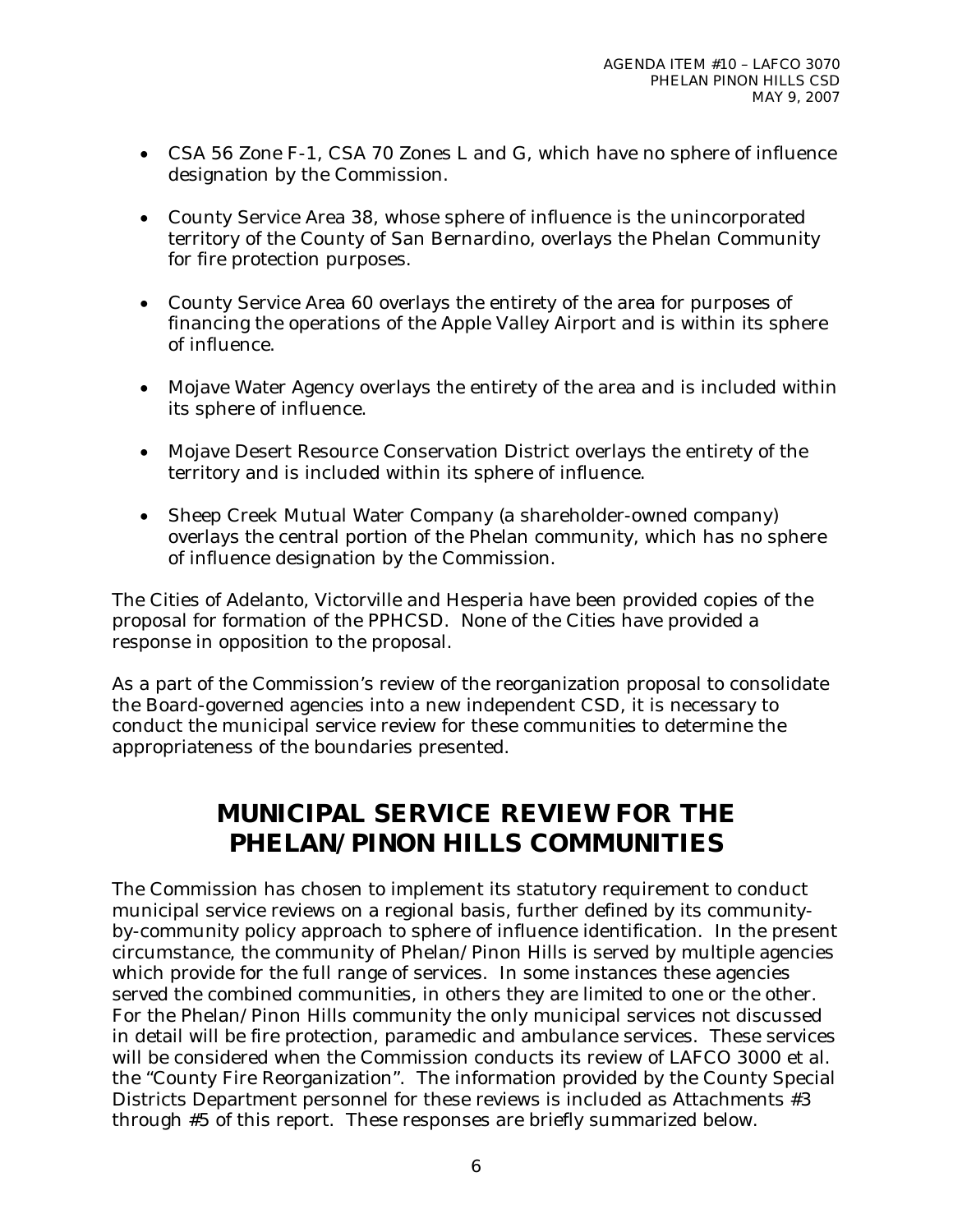## **COUNTY SERVICE AREA 70 IMPROVEMENT ZONE L**

The primary retail water provider within these communities is CSA 70 Zone L. CSA 70 Zone L was formed in 1972 to manage the operation of a previous mutual water company serving the Pinon Hills community. Over the past thirty (30) years, the facilities of Zone L have been expanded to encompass retail water delivery to the combined communities of Phelan and Pinon Hills with an estimated 6,000+ connections at the present time. The area of CSA 70 Zone L is shown below.



Within the central core of the Phelan area, retail water service is provided through the Sheep Creek Water Company, a shareholder-owned water purveyor whose service territory encompasses approximately nine (9) square miles. This area is identified on the map above as the internal exclusion from CSA 70 Zone L. However, on several occasions, service by CSA 70 Zone L has been provided within the Sheep Creek area due to lack of sufficient supply for fireflow – such as the high school along Phelan Road. In addition, in the 1990s the water service responsibilities of CSA 70 Zone G were consolidated with those of CSA 70 Zone L. However, the audit materials provided for this municipal service review still identify CSA 70 Zone G separately as a water purveyor. A map of CSA 70 Zone G's territory is shown below.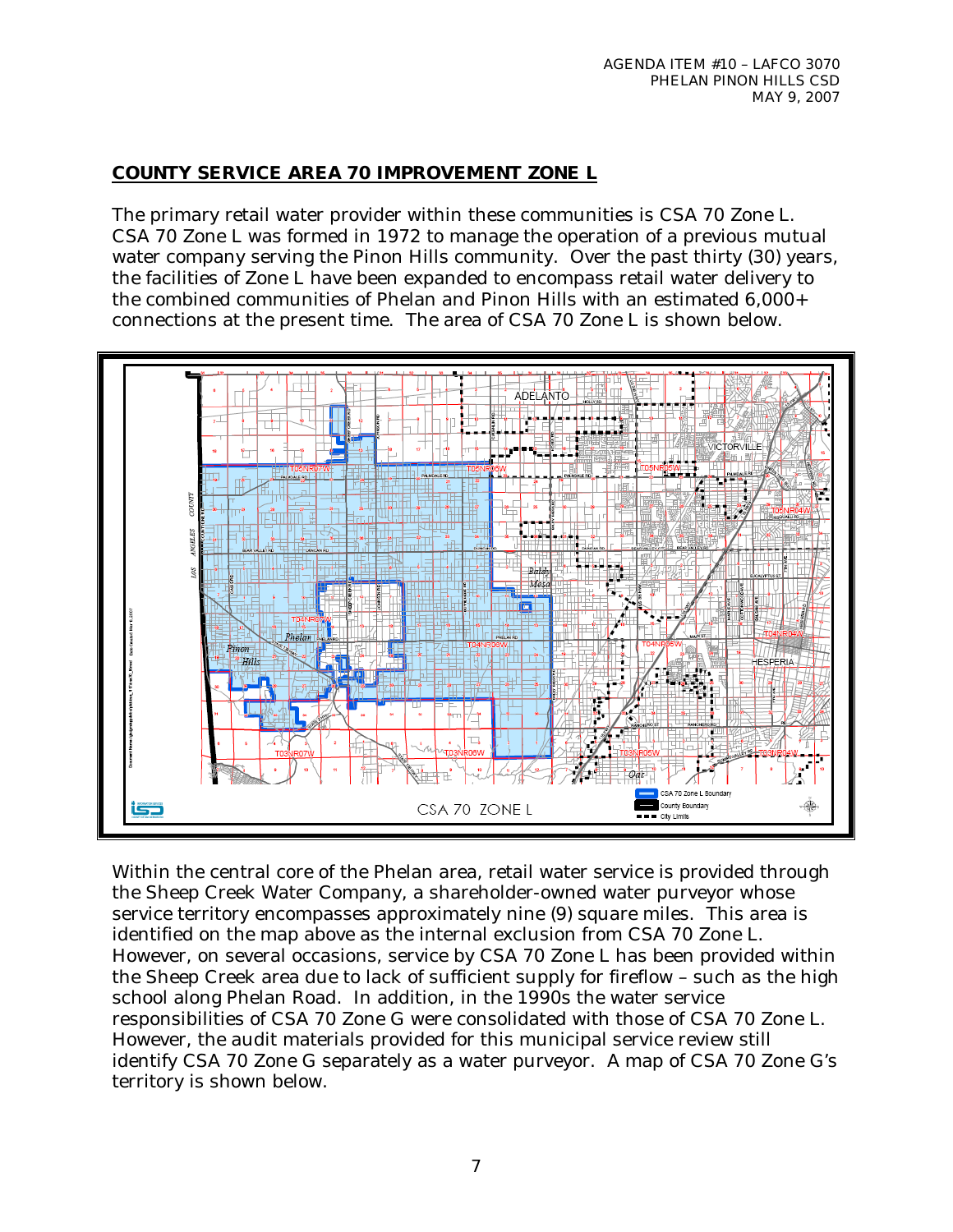

While its parent district, CSA 70, is authorized the full gamut of urban services, CSA 70 Zone L is only authorized the provision of retail water service within its boundaries.

The water supply for CSA 70 Zone L is pumped from the local groundwater basin. The groundwater levels in this basin have been declining for a number of years and development within the entirety of the Victor Valley will continue to contribute to the basin's overdraft issues. However, the basin has been adjudicated as a result of a lawsuit over these continuing overdraft conditions and the stipulated judgment specifies the amount of water that can be annually extracted by each of the major water producers. Since the amount of groundwater production is limited, water producers using more than their Free Production Allowance (FPA) incur an obligation to buy imported water to offset excess groundwater use. CSA 70 Zone L has purchased unused water resources from other Countygoverned entities to cover its replacement water offset requirements in the past. In addition, due to the high cost for purchase of replacement water necessitated by the terms of the adjudication, CSA 70 Zone L has purchased property outside the jurisdiction of the Mojave Water Agency (MWA), water master for the adjudication. These properties within Los Angeles County include a well site and pumping facilities which provide a supplemental source of water for the District which provides for a portion of the replacement water.

During 2000 and 2001, the County Special Districts Department commissioned studies of the water production and delivery system for CSA 70 Zone L. The conclusions of the study conducted by Engineering Resources of Southern California (ERSC) were that there were a number of system improvements required to resolve deficiencies in supply to meet minimum daily requirements, capacity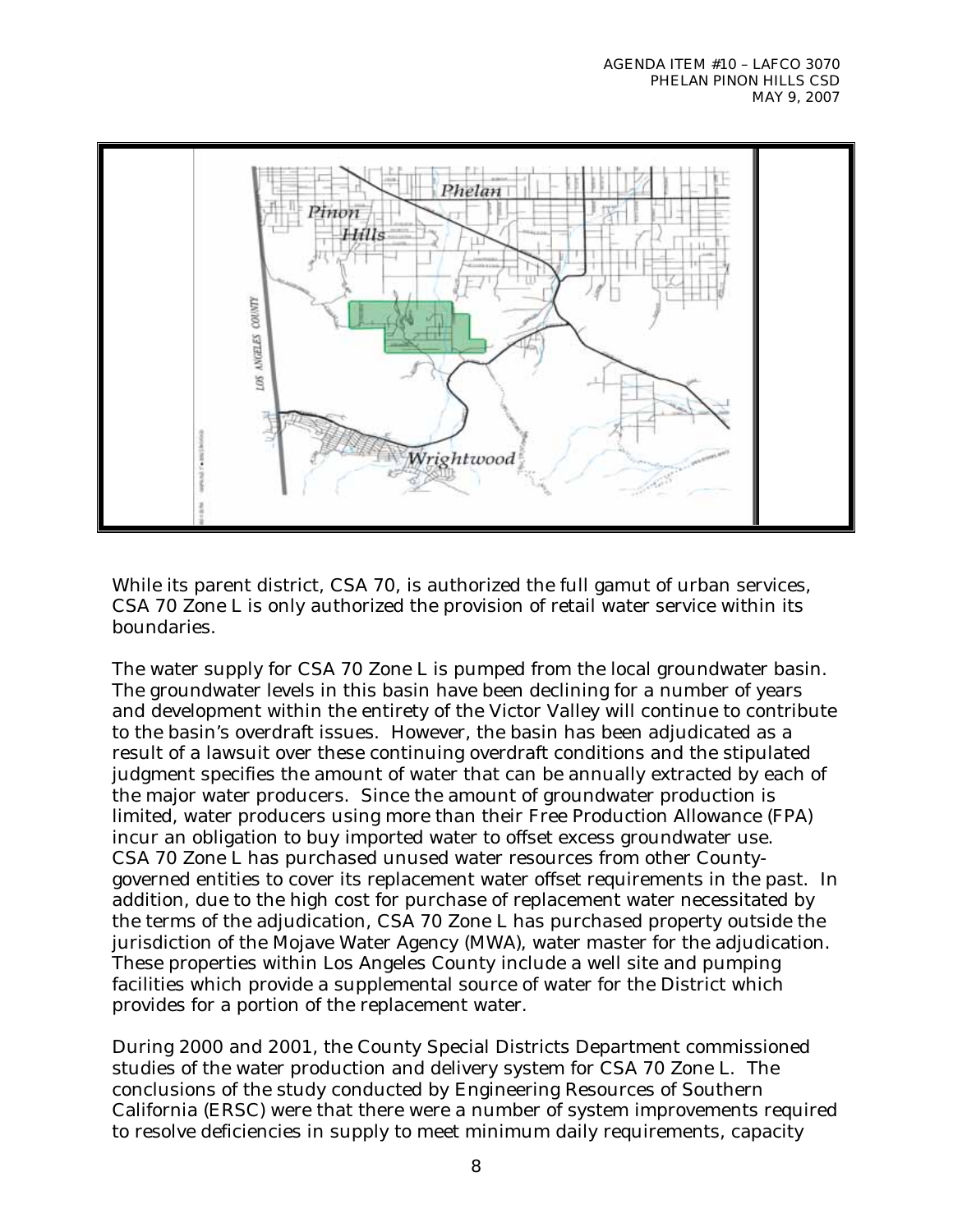deficiencies which involved the construction of four additional 1.0 million gallon reservoirs, and transmission facilities deficiencies to meet mandated fireflow requirements. While there are naturally-occurring water quality problems throughout the basin, staff is not aware of any naturally-occurring arsenic problems within the Phelan/Pinon Hills community; but these do occur in the communities to the east.

### **Growth and Population Projections:**

Zone L currently serves an estimated population of 19,226 through 6,000 connections. The District's total service population is projected to increase as identified by the Table below taken from the Phelan Community Plan. Of importance is that the current population estimated through service connections is 63% of the 2030 population projection of the Community Plan.

|                                                                                                                                                                                                                                                   | 1990   | 2000   | Projection<br>2030 | Average<br>Annual<br>Growth<br>Rate:<br>1990-2000 | Average<br>Annual<br>Growth<br>Rate:<br>2000-2030 | Maximum<br>Policy Map<br>Build-Out | Ratio of 2030<br>Projection to<br>Land Use<br>Policy Map<br>Build-out |
|---------------------------------------------------------------------------------------------------------------------------------------------------------------------------------------------------------------------------------------------------|--------|--------|--------------------|---------------------------------------------------|---------------------------------------------------|------------------------------------|-----------------------------------------------------------------------|
| Population                                                                                                                                                                                                                                        | 11.586 | 16.298 | 30,434             | 3.5%                                              | 2.1%                                              | 110.959                            | 0.27                                                                  |
|                                                                                                                                                                                                                                                   |        |        |                    |                                                   |                                                   |                                    |                                                                       |
| Households                                                                                                                                                                                                                                        | 3,866  | 5,450  | 10,202             | 3.5%                                              | 2.1%                                              | 36.260                             | 0.28                                                                  |
|                                                                                                                                                                                                                                                   |        |        |                    |                                                   |                                                   |                                    |                                                                       |
|                                                                                                                                                                                                                                                   | 1991   | 2002   |                    | 1991-2002                                         | 2002-2030                                         |                                    |                                                                       |
| Employment                                                                                                                                                                                                                                        | 1.515  | 1.939  | 3,372              | 2.3%                                              | 2.0%                                              | 43,740                             | 0.08                                                                  |
| Source: Stanley R. Hoffman Associates, Inc.<br>Note: The population estimates for 1990 and 2000 were based on the U.S. Census. The employment estimates for 1991 and 2002 were based on data<br>from the EDD (Employment Development Department). |        |        |                    |                                                   |                                                   |                                    |                                                                       |

| Table 3: Population, Households and Employment Projection 2000-2030 |  |  |  |  |
|---------------------------------------------------------------------|--|--|--|--|
|---------------------------------------------------------------------|--|--|--|--|

Growth within Zone L has fluctuated from year to year with a growth between 1996 and 2006 of 1,564 connections which represents an estimated population of 5,865. As identified in the Special Districts Department response to the municipal service review factors, a continued building boom within this area will continue to burden the system and supplies of Zone L unless the recommendations of the Urban Water Management Plan and the ERSC Report are implemented.

## **Financing Opportunities and Constraints:**

Zone L is funded through: (a) customer fees/charges; (b) a share of the 1% ad valorem property taxes, totaling \$692,877 in FY 2006-07 as identified by the County Auditor/Controller; and (c) special assessments. Pursuant to the Audit Report performed for Fiscal Year 2005-06 (which included the operations of CSA 70 Zone G, Zone L and Zone L-1 for water), it has an operating budget of approximately \$5.6 million, with the largest expenditures resulting from labor, power and services and supplies costs. Revenues during that period were approximately \$6.6 million, with water sales (\$3.2 million), connection fees (\$2.2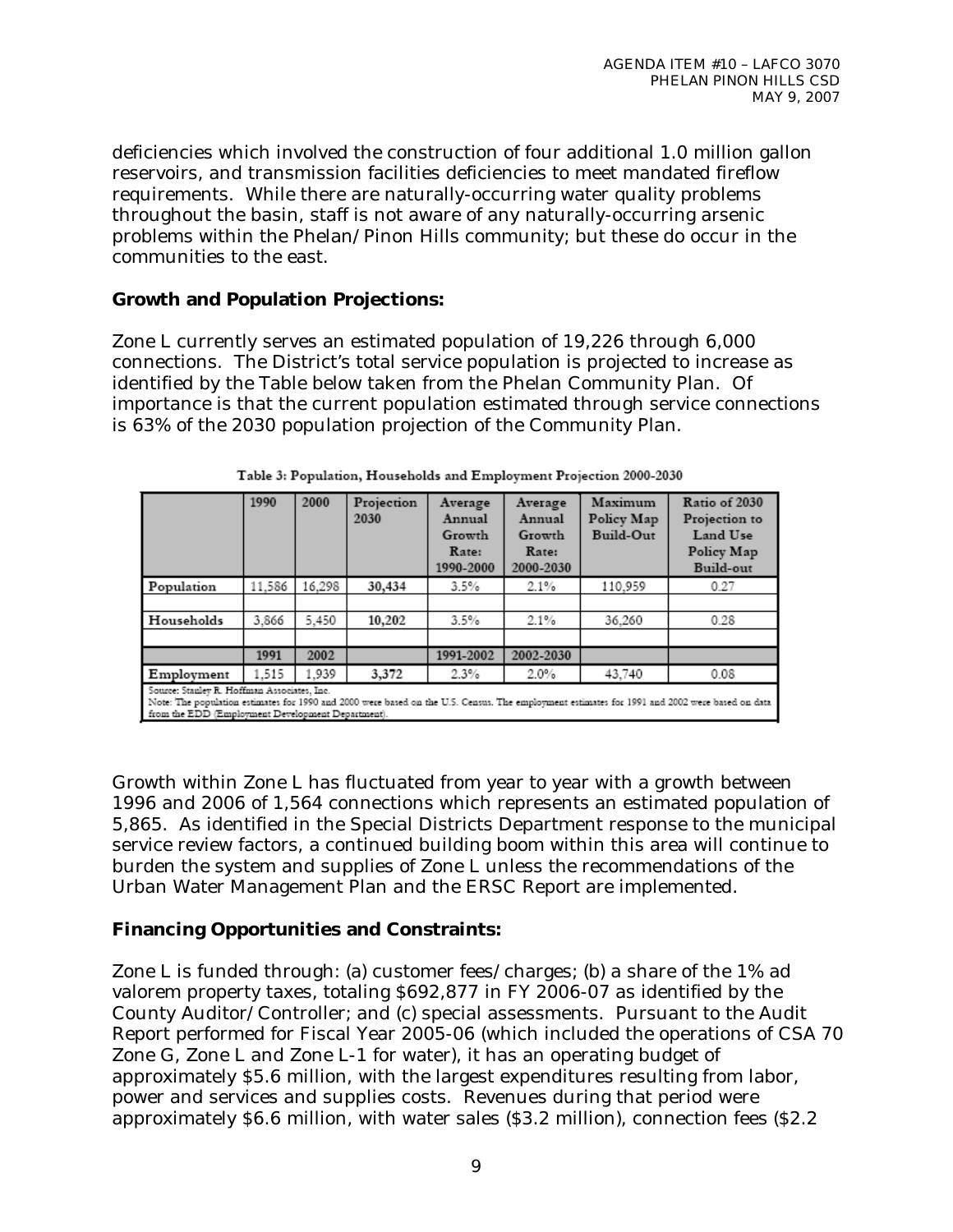million), property taxes and special assessments (\$1 million) and other charges (\$302,119) as the largest listed sources. The District has an existing loan with the California Economic Development and Infrastructure Bank (CIEDB) for approximately \$4.0 million dollars to fund the construction of required capital improvements including four storage reservoirs, the drilling and equipping of one new production well, and the construction of approximately five (5) miles of transmission pipeline. The District has pledged its water enterprise fund revenue stream to secure the loan rather than its property tax revenue receipts. This pledge was determined to be the appropriate method based upon the CIEDB view that the property taxes for this entity were not an acceptable security source since they had never been voted upon by the electorate. While the District's fund balance at the end of Fiscal Year 2005-06 was only \$208,975, it has an enterprise fund current asset of \$12.3 million dollars per the Audit Report.

The District has adopted financial policies consistent with industry standards, and has submitted its audited financial statement for Fiscal Year 2005-06 as requested by LAFCO staff.

## **Rate Issues and Restructuring:**

The County Special Districts Department, as the administrators of all Boardgoverned special districts, examines rates annually, provides for a public hearing process for their adoption and adjusts rates as needed. These rates are based on encouraging conservation and are a combination of a monthly meter fee and commodity rates. The District increases the commodity rate to encourage more conservation. The following table provides a comparison of rates within this general region during 2005-06 as outlined in the materials submitted for the municipal service review:

| WATER RATES FOR FISCAL YEAR 2005-06             |                            |                                     |                           |                      |                                           |                                                |
|-------------------------------------------------|----------------------------|-------------------------------------|---------------------------|----------------------|-------------------------------------------|------------------------------------------------|
| <b>AGENCY</b>                                   | <b>FLAT</b><br><b>RATE</b> | <b>TIER</b><br><b>ONE</b><br>\$/HCF | <b>TIER</b><br><b>TWO</b> | TIER<br><b>THREE</b> | <b>MONTHLY METER</b><br>CHARGE (1" METER) | COST BASED ON<br>AVERAGE<br><b>CONSUMPTION</b> |
| APPLE VALLEY<br>RANCHOS WATER<br><b>COMPANY</b> | \$1.34                     |                                     |                           |                      | \$40.03                                   | \$121.60                                       |
| <b>BALDY MESA WATER</b><br><b>DISTRICT</b>      |                            | \$0.59                              | \$0.84                    | \$0.92               | \$14.48                                   | \$57.04                                        |
| <b>HESPERIA WATER</b><br><b>DISTRICT</b>        |                            | \$0.59                              | \$0.70                    | \$0.87               | \$29.28                                   | \$78.93                                        |
| VICTOR VALLEY<br><b>WATER DISTRICT</b>          |                            | \$0.23                              | \$0.70                    | \$0.81               | \$18.72                                   | \$55.26                                        |
| SOUTHERN<br>CALIFORNIA WATER<br>COMPANY         | \$2.29                     |                                     |                           |                      | \$37.25                                   | \$145.49                                       |
| CSA 70 ZONE L                                   |                            | \$1.65                              | \$1.83                    | \$1.89               | \$16.95                                   | \$131.12                                       |

(HCF is the abbreviation for hundred cubic feet)

Information contained in the municipal service review information indicates that the average consumption in CSA 70 Zone L with a 1 inch meter is 75 HCF of water during a bi-monthly period. Average cost for consumption among the agencies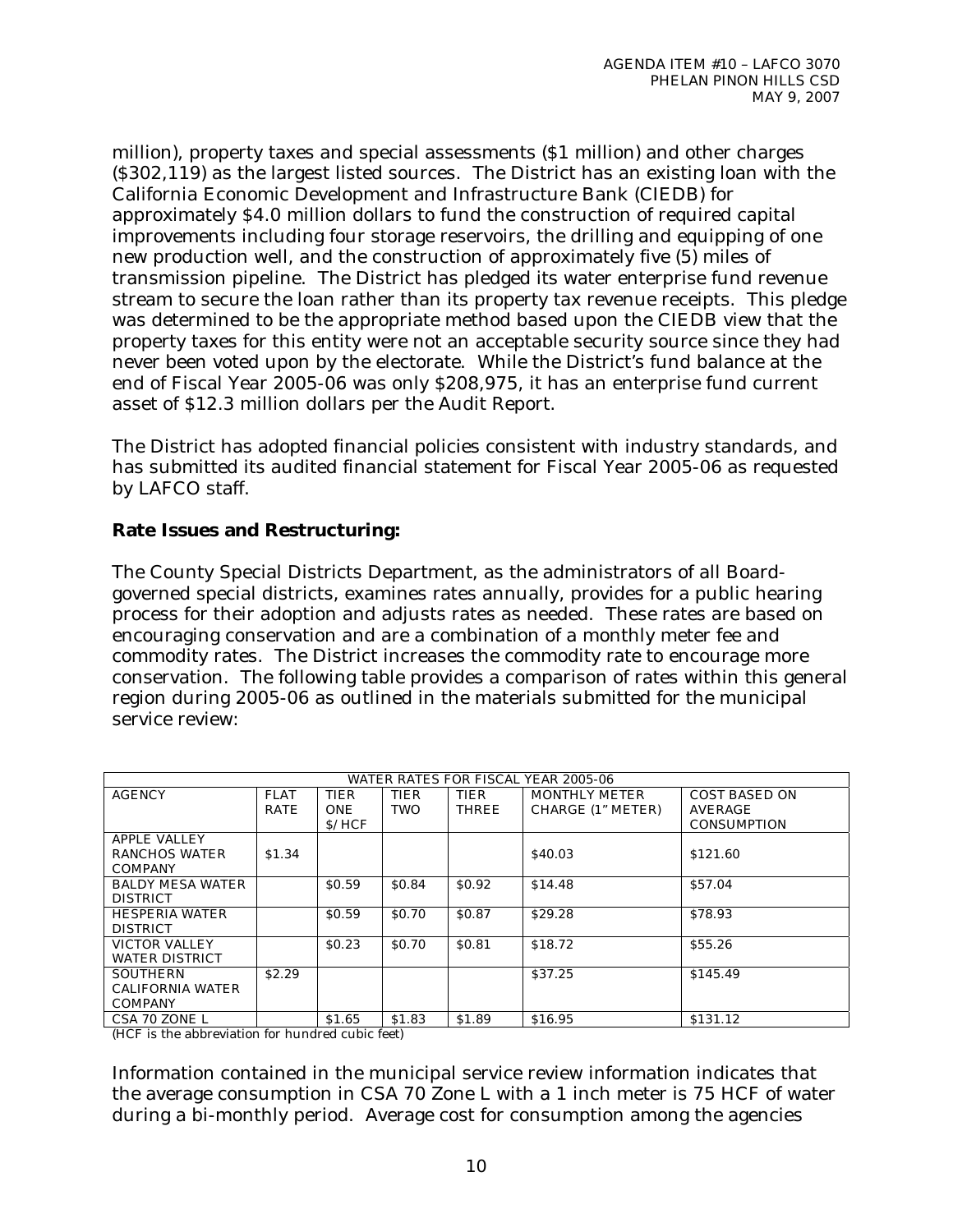identified is \$98.24. It was identified that the water rates were estimated to increase by 2% for Fiscal Year 2005-06, 3% for Fiscal Year 2006-07 and 3% for Fiscal Year 2007-08.

### **Cost Avoidance Opportunities:**

As a mechanism to control costs, the County Special Districts Department has consolidated many of the administrative and technical functions necessary to manage the provision of water service into its Water and Sanitation Division. Therefore, CSA 70 Zone L has no direct employees on its payroll; it pays for an annual Full-time Equivalent (FTE) of the estimated number of positions necessary to serve it; it pays a proportional share of the administrative costs of the Water and Sanitation Division; and its pays a proportional cost of the administrative functions of the County Special Districts Department.

In addition, CSA 70 Zone L pays into the funds for the purchase of joint use equipment, such as billing systems, graders, backhoes, etc., based upon its number of connections in proportion to other water service entities; therefore, the number and types of equipment in the name of CSA 70 Zone L are limited to only those exclusively used for its service and paid through its operational funds.

### **Local Accountability and Governance:**

The governing body of CSA 70 Zone L is the County Board of Supervisors, which has instituted a Water Advisory Commission which meets within the community to review development projects and advise on water-related issues. The representatives of the Water Advisory Commission are appointed to four-year terms. Funding for the activities of the Water Advisory Commission is provided by CSA 70 Zone L.

### **Other Governmental Service Options:**

County Special Districts staff in preparing the municipal service review indicated that there were no consolidations or other activities available for the operation of CSA 70 Zone L. LAFCO 3070 initiates the reorganization to consolidate CSA 70 Zone L with the other Board-governed agencies within the Phelan/Pinon Hills communities into a single, independent community services district to achieve local control and a single administrative entity for the community.

Staff found no other factors relevant to this consideration. CSA 70 Zone L does not have a sphere of influence assignment, as it is not under the jurisdiction of LAFCO for boundary changes. However, LAFCO 3070 proposes to dissolve CSA 70 Zone L and declare the PPHCSD as the successor district for its operations, responsibilities, assets and liabilities.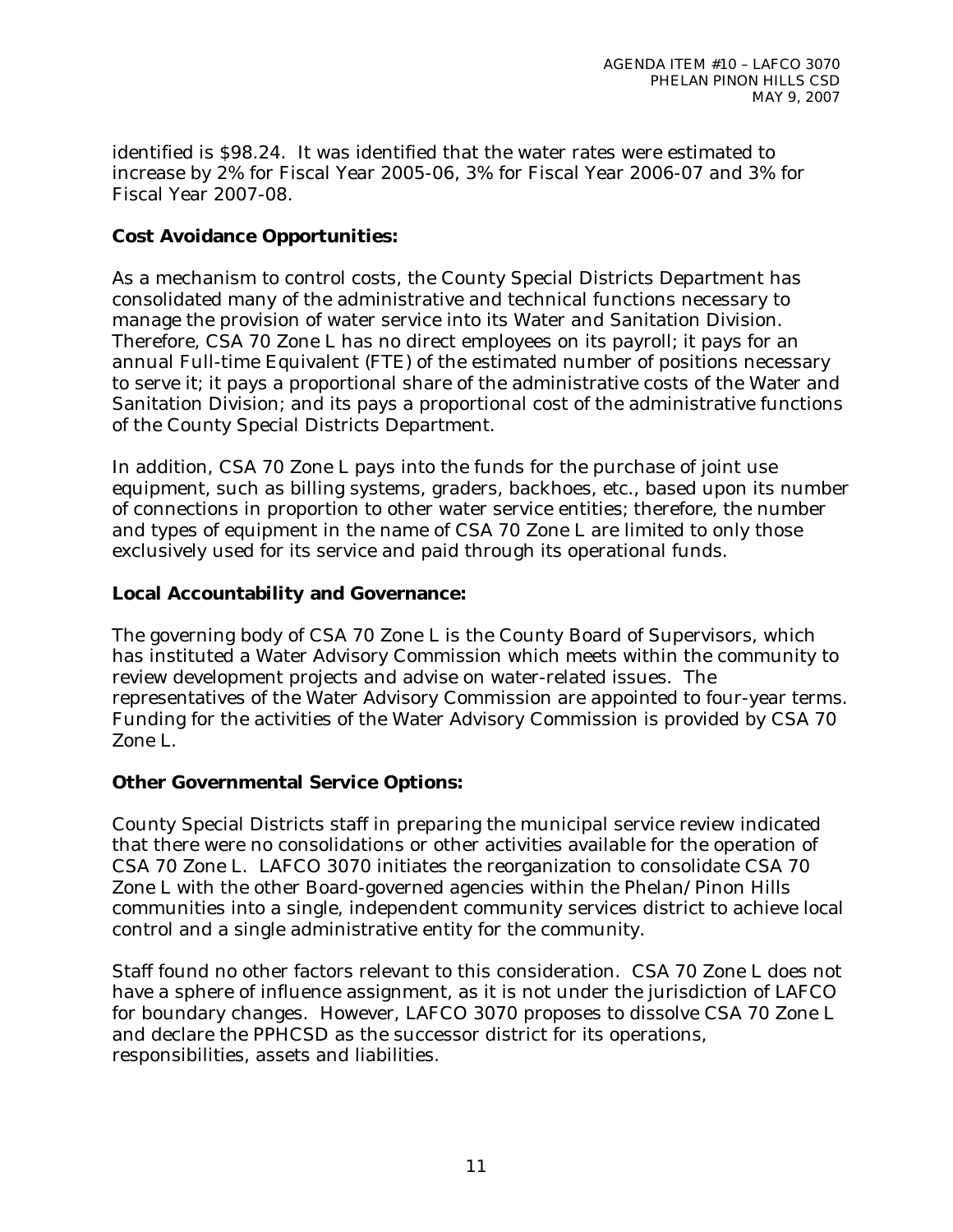## **COUNTY SERVICE AREA 56 AND CSA 56 IMPROVEMENT ZONE F-1**

County Service Area 56 was formed September 19, 1966 to serve the Wrightwood community with park and recreation, streetlighting and animal control services. In 1980, the County Board of Supervisors initiated, and LAFCO approved, a reorganization to consolidate the services to the Wrightwood community under a single entity, CSA 56; this action dissolved the Wrightwood Fire Protection District, expanded the services authorized CSA 56 and annexed additional territory. As previously noted, fire protection services are being reviewed as a part of LAFCO 3000 "County Fire Reorganization", are not directly affected by this reorganization to include formation, and are not reviewed in this document except in explanation of jurisdictional changes to the parent district. In 1983, the Pinon Hills community requested annexation to CSA 56, which was approved. A map of CSA 56 is provided below:



In 1983, when the Pinon Hills community requested annexation to CSA 56, it also requested the creation of an improvement district to address their local fire protection services. This request stemmed from concerns regarding the cost of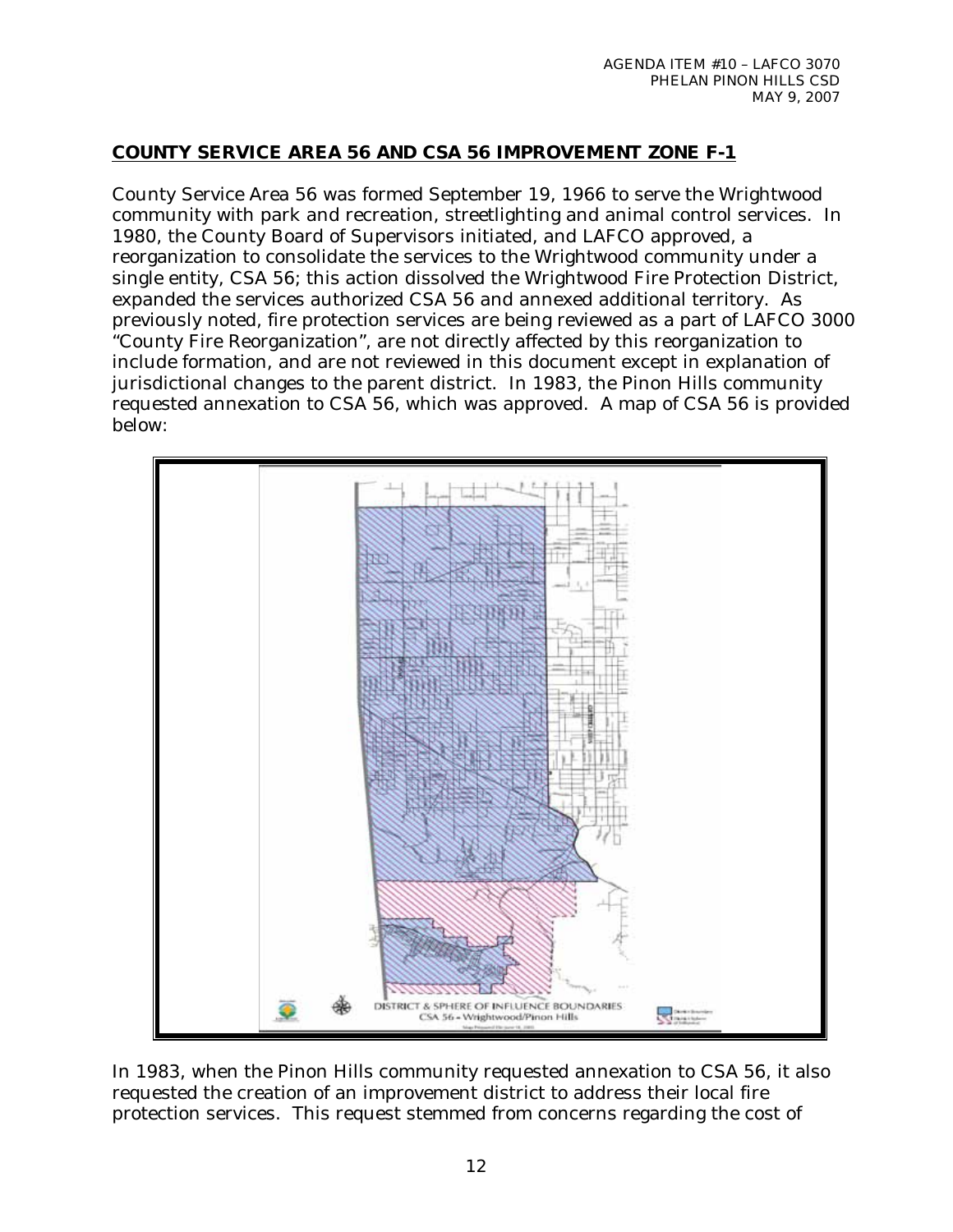providing fire protection services through CSA 38 and CSA 38 Improvement Zone F, operated at that time by the California Department of Forestry (CDF). The map below illustrates the boundary of CSA 56 Zone F-1:



So for the past twenty plus years, the jurisdiction for the administration of the majority of services received by the Pinon Hills community has been joined with that of the community of Wrightwood.

CSA 56 is authorized by LAFCO the active functions to provide the services of: fire protection, ambulance, park and recreation, streetlighting, sewers, and animal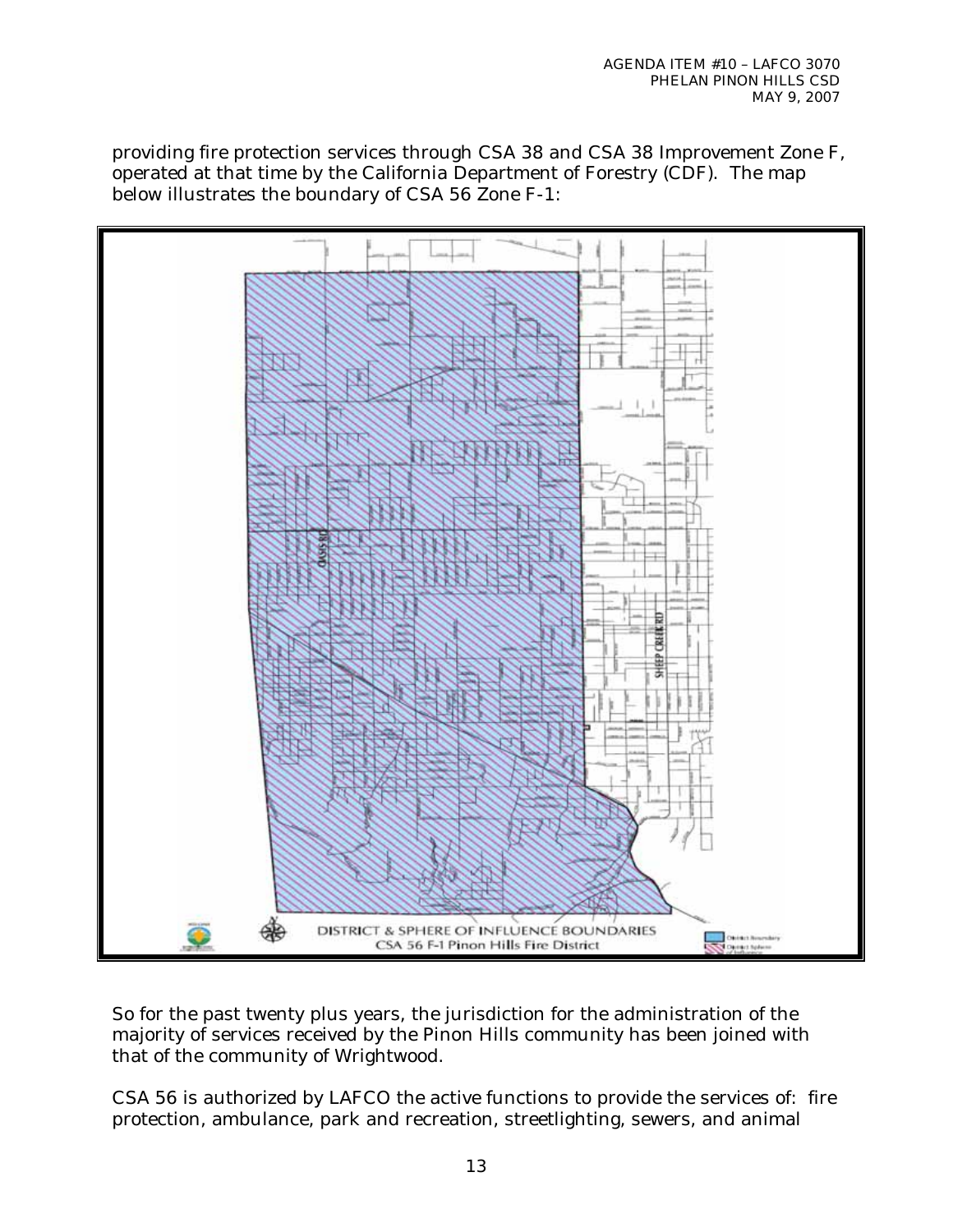control. However, according to information provided by the County Special Districts Department it only actively provides fire protection, ambulance, park and recreation and streetlighting at the present time within the Wrightwood community. CSA 56 Zone F-1 is authorized by the County Board of Supervisors; LAFCO is only involved with the services authorized to the parent district, to provide fire protection and park and recreation services.

Of concern to LAFCO staff, and the overall processing of LAFCO 3070, is the sustainability of CSA 56 to provide its range of services following completion of the reorganization. This concern stems from 45% of the property tax revenue stream to fund the services of CSA 56 being derived from within the community of Pinon Hills, territory proposed to be removed through detachment. The information provided by the County Special Districts Department identifies that both CSA 56 and CSA 56 Zone F-1 are having difficulty funding ongoing maintenance and operation of park and recreation services through their assigned share of the ad valorem property taxes; therefore, the reduction of 45% of the revenue stream would make CSA 56 no longer able to sustain its services.

While it may be argued that the Wrightwood community has received the benefit of this level of funding in error, LAFCO is required to address the existing situation and determine a mechanism to keep CSA 56 in a comparable financial position as a part of this formation process.

### **Financing Opportunities and Constraints:**

The ad valorem property tax revenues which are attributable to CSA 56 and CSA 56 F-1 for Fiscal Year 2006-07 are:

| CSA 56          | \$658,417 |
|-----------------|-----------|
| CSA 56 Zone F-1 | \$233,372 |

Pursuant to the existing formula for division of property revenues between fire and other operations, the ad valorem property tax revenues evaluated in this service review are identified as follows:

| CSA 56          | \$59,258 | (91% Fire/9% CSA 56)           |
|-----------------|----------|--------------------------------|
| CSA 56 Zone F-1 | \$42,007 | (82% Fire/18% CSA 56 Zone F-1) |

However, as a part County Fire Reorganization, the County Administrative Office, County Fire and Special Districts Department have negotiated the permanent transfer of property tax revenues from multi-function entities, such as CSA 56 and CSA 56 Zone F-1. This agreed to formula is outlined in a letter to LAFCO dated April 13, 2007 (copy included as Attachment #6 to this report). The new formula would retain the following non-fire revenues:

| CSA 56          | \$59,258 | (91% Fire/9% CSA 56)           |
|-----------------|----------|--------------------------------|
| CSA 56 Zone F-1 | \$35,006 | (85% Fire/15% CSA 56 Zone F-1) |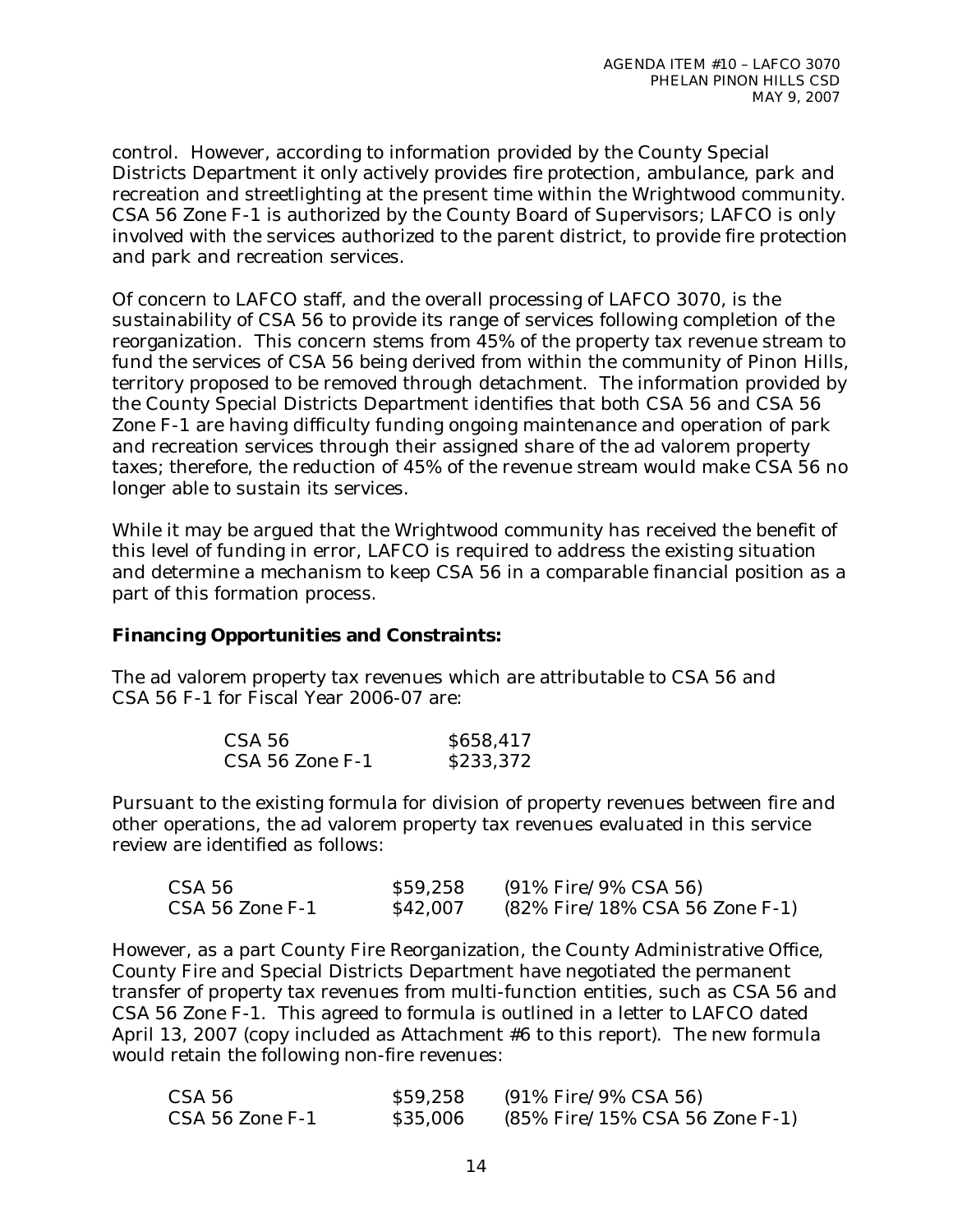It was noted in the municipal service review materials that the fire fund currently funds the streetlighting within the Wrightwood community (22 lights as of the date of these materials) which will need to be resolved prior to completion of the County Fire Reorganization. The municipal service review materials identify the need to identify new revenue sources to maintain existing levels of service.

## **Cost Avoidance Opportunities:**

The materials provided identify that the County Special Districts Department, as a mechanism to control costs, has consolidated many of the administrative and technical functions necessary to serve the Board-governed districts. Therefore, CSA 56 and CSA 56 Zone F-1 have no direct employees on their payroll, they pay for an annual Full-time Equivalent (FTE) of the estimated number of positions necessary to serve them, and they pay a proportional cost of the administrative functions of the County Special Districts Department.

## **Local Accountability and governance**

The Board of Supervisors is the governing body of CSA 56 and CSA 56 Zone F-1. It has instituted a local advisory commission to respond to questions of the community and to advise the Board of Supervisors on areas of interest within the purview of the Districts. The advisory commission for CSA 56 is the Wrightwood Municipal Advisory Council (MAC) and the advisory commission for CSA 56 Zone F-1 is the Pinon Hills MAC. The members of the MAC are appointed to four (4) year fixed terms. Funding for the activities of the MACs is provided through their respective Districts.

## **Other Governmental Service Options:**

County Special Districts staff in preparing the municipal service review indicated that there were no consolidations or other activities available for the operation of CSA 56 or for CSA 56 Zone F-1. However, LAFCO 3070 initiates the reorganization to consolidate CSA 56 Zone F-1 with the other Board-governed agencies within the Phelan Pinon Hills communities into a single, independent community services district to achieve local control and a single administrative entity for the community. In addition, the reorganization proposes the detachment of the parent district, CSA 56, from the area, reducing its boundaries to those of the Wrightwood community.

Staff found no other factors relevant to this consideration. CSA 56 has a sphere of influence assignment that currently includes the Pinon Hills community. As a result of this municipal service review and processing of LAFCO 3070, a sphere of influence change will be required to reduce the sphere of influence to represent the Wrightwood community. It is being recommended that the Commission direct staff to provide for an environmental evaluation of this sphere of influence reduction and return with a recommendation at the June 20, 2007 hearing.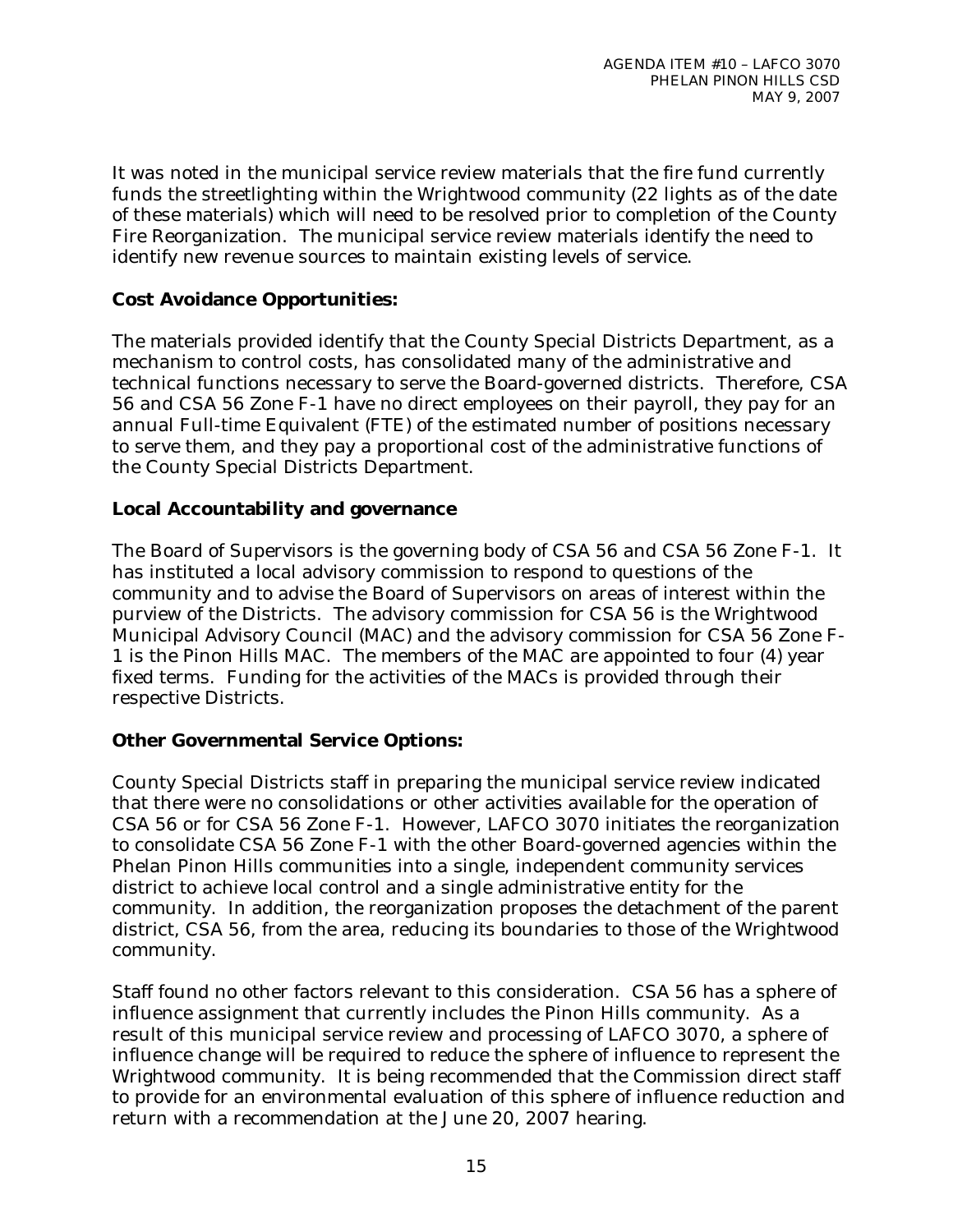## **COUNTY SERVICE AREA 9**

County Service Area 9 was formed on January 8, 1962 with the authorized function to provide streetlighting services to a nine (9) square mile area then defined as the community of Phelan. Between 1962 and 1997, no changes in the boundaries of CSA 9 were processed. In 1997, three separate actions were processed to:

(a) expand the powers authorized CSA 9 to include park and recreation and road maintenance;

(b) expand the sphere of influence to include the whole of the Phelan community as defined by the then adopted community plan; and

(c) annex 45,000 acres to CSA 9 for the provision of its authorized services.

Following these changes, the existing boundaries of CSA 9 are shown below:



At present, CSA 9 provides funding for 108 streetlights within the community and the operation and maintenance of the park located at the corner of Sheep Creek Road and Warbler. It was indicated that the park development was through the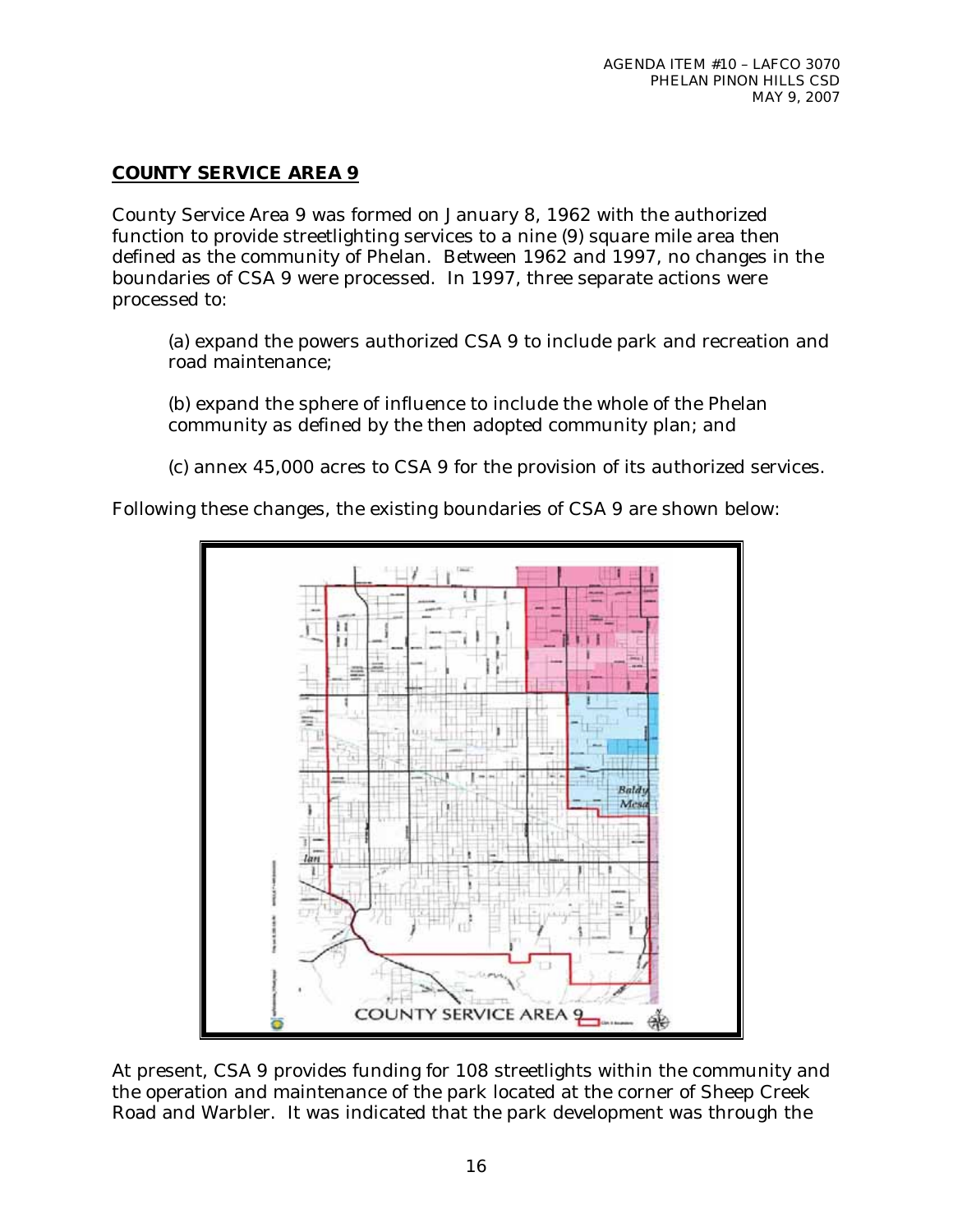receipt of a Proposition (Prop.) 12 grant from the State and County General Fund revenues, with ongoing maintenance and operation a function of the property tax revenues of CSA 9.

### **Financing Opportunities and Constraints:**

The ad valorem property tax revenues which are attributable to CSA 9 for Fiscal Year 2006-07 are \$50,513, which support the streetlighting service (108 streetlights) and the park and recreation services for operation of the park dedicated in November 2004. In the municipal service review materials it outlined that the District had an outstanding loan of \$80,000 from the County's CSA Revolving Loan Fund, which had a ten-year term, for its matching fund obligation for the Prop. 12 Grant for park installation. This obligation has been repaid.

The cost for administration and operation of the District's park and its streetlights exceeds the annual ad valorem property tax revenue of the District. The municipal service review materials identify the need to identify new revenue sources to maintain existing levels of service.

### **Cost Avoidance Opportunities:**

As identified for the other agencies, CSA 9 has no direct employees but participates in the pooled resource of County Special Districts Department personnel. It is billed for the costs for administrative support through an annual allocation of full-time equivalent units and direct payment for Department administrative costs.

### **Local Accountability and Governance:**

The governing body of CSA 9 is the County Board of Supervisors, which utilizes the Phelan MAC as the advisory commission for this CSA. Its membership is appointed to four (4) year fixed terms.

### **Other Governmental Service Options:**

County Special Districts staff in preparing the municipal service review indicated that there were no consolidations or other activities available for the operation of CSA 9. However, LAFCO 3070 initiates the reorganization to consolidate CSA 9 with the other Board-governed agencies within the Phelan/Pinon Hills communities into a single, independent community services district to achieve local control and a single administrative entity for these services.

Staff found no other factors relevant to this consideration. CSA 9 has a sphere of influence assignment coterminous with its existing boundaries. However, LAFCO 3070 proposes to dissolve CSA 9 and declare the PPHCSD as the successor district for its operations, responsibilities, assets and liabilities. Therefore, as a result of this municipal service review and processing of LAFCO 3070, a sphere of influence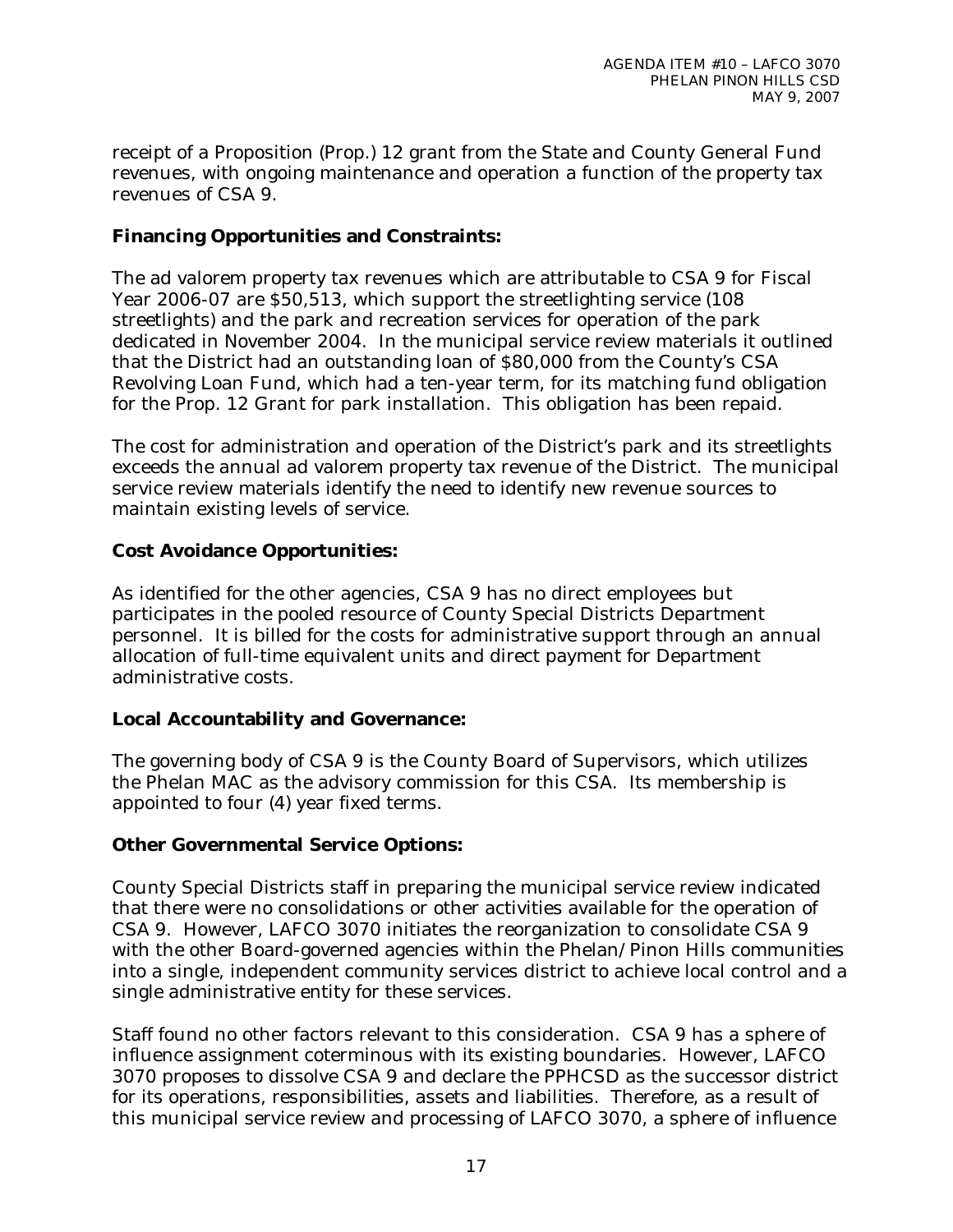change will be required to determine a zero sphere of influence for this entity signaling the appropriateness of the dissolution contemplated by LAFCO 3070. It is being recommended that the Commission direct staff to provide for an environmental evaluation of this sphere of influence reduction and return with a recommendation at the June 20, 2007 hearing.

Based upon the information outlined above, it is the staff's position that:

- 1. The boundaries presented to the Commission for the PPHCSD through LAFCO 3070 represent the combined communities of Phelan and Pinon Hills, for a cohesive socio-economic community of interest.
- 2. The boundaries of LAFCO 3070 represent a reasonable service boundary for current and future growth within the community as identified within the Phelan Community Plan.
- 3. The boundaries represent an efficient service delivery pattern for the full range of services contemplated for the agency through absorption of the existing service providers: CSA 9, CSA 56 Zone F-1, and CSA 70 Zone L.
- 4. The area of the City of Adelanto sphere of influence which has been included within the PPHCSD is currently provided service through CSA 70 Zone L and cannot be easily transferred to service by the City of Adelanto. Therefore, it should be included within the boundary of CSD. No other entities' established sphere of influence is infringed upon by the boundaries of the PPHCSD.

## **FINANCIAL CONSIDERATIONS**

The Committee submitted a Feasibility Study to the County for its use in determining whether or not to initiate the proposal for formation of the PPHCSD. In turn, the County submitted that Feasibility Study as a part of its application to LAFCO. LAFCO staff, members of the County Administrative Office and Special District Department and Committee members have been working on the evaluation of that study and as well as supplemental information required by LAFCO staff to fully evaluate the implications of the proposal to determine that:

- 1. The formation of the District is financially feasible;
- 2. The District has the ability to maintain the pre-formation service levels and sustain those levels of service; and
- 3. The District will have a reasonable reserve for the first three years of its existence.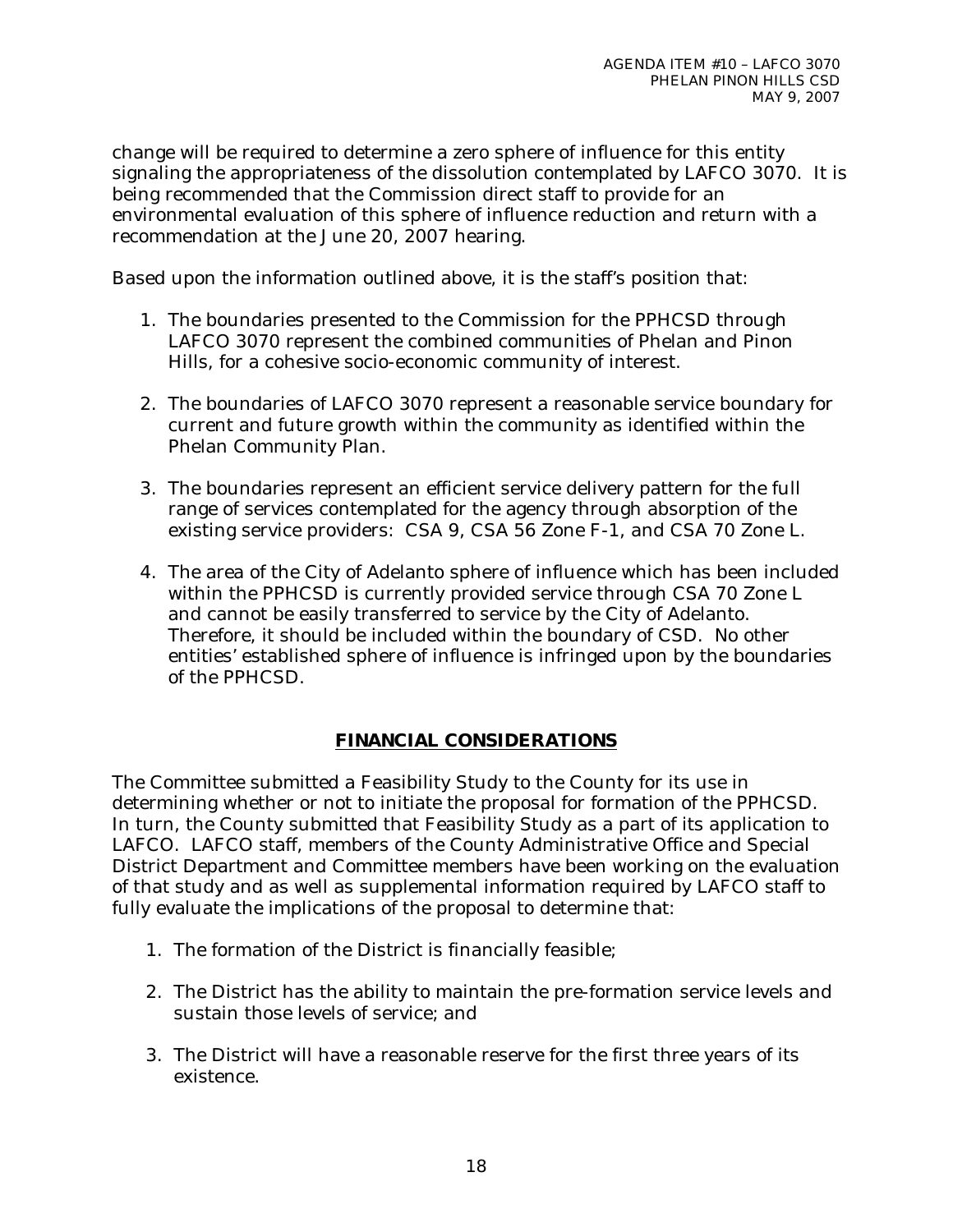As of the date of preparation of this report, the required supplemental information has not been completed. Therefore, staff is not prepared to render an evaluation of the necessary financial considerations at this hearing. This requires that the proposal be continued to the June hearing for final consideration.

However, there are two areas of consideration whose preliminary consideration can be undertaken at this hearing with direction provided to LAFCO staff so that a final determination can be returned at the June hearing. These two areas relate to the required ad valorem property tax revenue transfer and appropriation limits. The following outlines these areas for the Commission:

#### **Property Tax Transfer:**

Government Code Section 56810 governs the process for the transfer property tax revenues for the incorporation of a new city and the formation of a new special district. Pursuant to these provisions, LAFCO staff contacted the County Auditor/Controller-Recorder and requested information regarding the property tax revenues attributable to the affected agencies, CSA 9, CSA 56, CSA 56 Zone F-1, CSA 70 Zone L, CSA 70 Zone L-1 and CSA 70 Zone P-4.

The Auditor/Controller has provided an outline of existing entities and their revenues currently within the boundaries of the PPHCSD. Excluded from this list are CSA 70 Zone L-1 (special assessment entity) and CSA 70 Zone P-4 (no property tax revenues). The following lists the entities affected by this reorganization and the Fiscal Year 2006-07 share of the general ad valorem property tax they receive:

| CSA 9           | \$50,513  |
|-----------------|-----------|
| CSA 56          | \$658,417 |
| CSA 56 Zone F-1 | \$233,372 |
| CSA 70 Zone L   | \$692,877 |

The second part of these provisions is to determine whether or not the entirety of the agency would be transferred. In this consideration, the entirety of CSA 9, CSA 56 Zone F-1, CSA 70 Zone L and CSA 70 Zone P-4 will be transferred since LAFCO 3070 proposes to dissolve these agencies and transfer their responsibilities and revenues for park and recreation, streetlighting, and water service to the PPHCSD CSD as the successor agency. However, in the case of CSA 56 Zone F-1, a portion of its funding stream is attributable to its fire protection responsibilities. As outlined in the narrative discussion of the municipal service review the property tax revenues have been historically divided 82% funding fire and 18% funding park and recreation; therefore, the revenue transfer would be \$42,007 to the PPHCSD and \$191,365 to County Fire for continuing operation.

However, as a part of the overall County Fire Reorganization currently in process, LAFCO, County Administrative Office, County Special Districts, and County Fire staffs have been working on a resolution of the permanent transfer of fire funding from multi-purpose County-governed agencies. Pursuant to these discussions,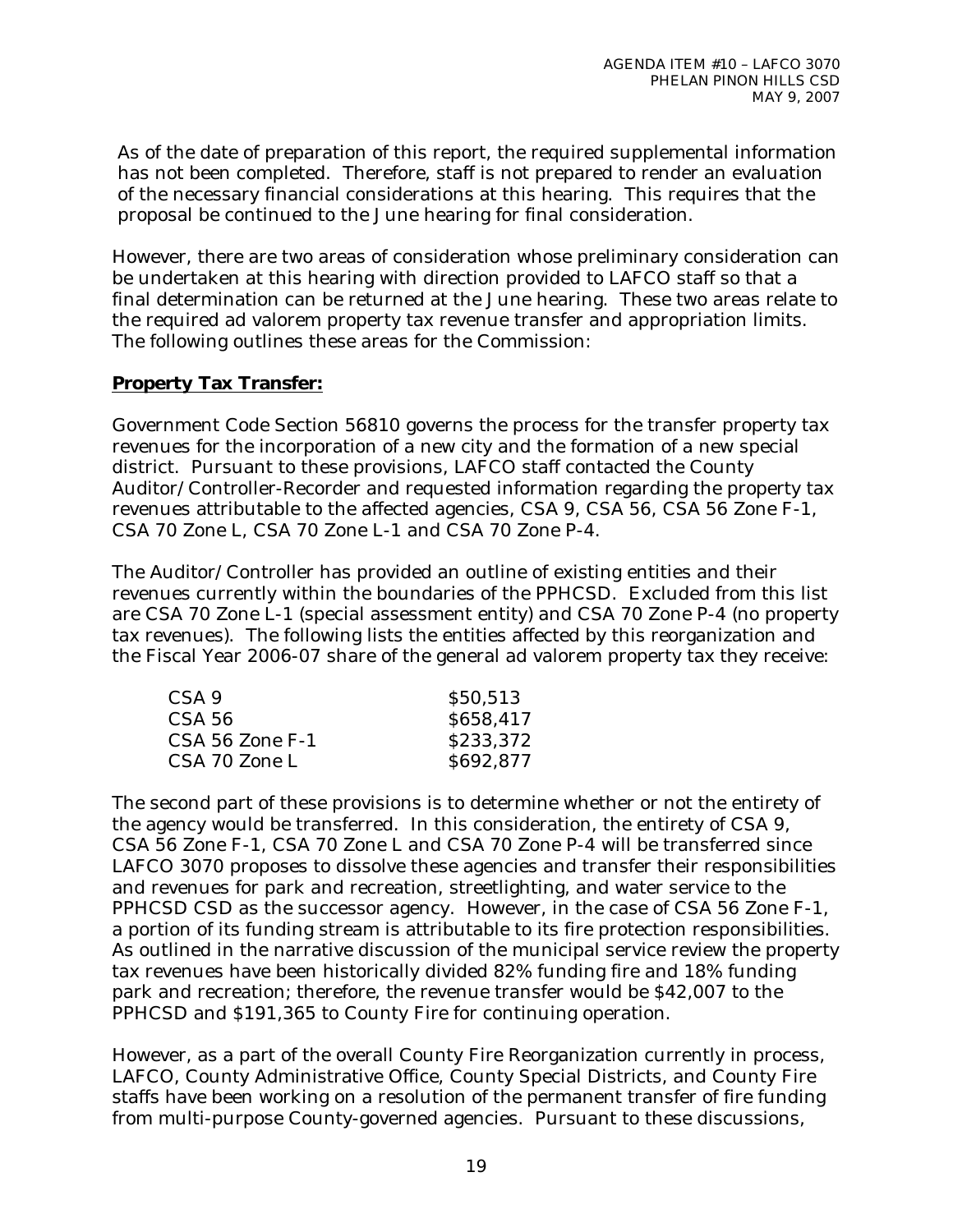representatives of the County Administrative Office, Special Districts, and County Fire have provided their agreed upon division of these revenues, which is outlined in the letter dated April 13, 2007 (copy included as Attachment #6). Their determination is that the division for CSA 56 Zone F-1 should be altered to increase fire funding to 85% of the revenues and park and recreation decreased to 15% of the funding. This will change the revenue distribution to \$198,366 to fire and \$35,006 to park and recreation (a \$7,001 per year reduction). This reduction will change the Revenue and Expenditure Projections provided in the Feasibility Study.

In addition, CSA 56 provides service to the Pinon Hills/Wrightwood areas. The proposal anticipates the detachment of CSA 56 from this area which requires a transfer of the property tax revenues to successor agencies. As outlined in the municipal service review discussion above, the problem is that the Pinon Hills community does not receive services through CSA 56; CSA 56 is solely a service provider for the community of Wrightwood for fire protection and park and recreation services. In addition, as outlined above, the County Fire Reorganization anticipates the transfer of the fire revenues generated from CSA 56 to the new Consolidated Fire Agency. According to the April 13, 2007 letter from the County, the historic division of revenues is anticipated to be maintained, with 91% going to fire and 9% going toward park and recreation service. Based upon the \$658,417 in property tax revenues generated within the Pinon Hills community for CSA 56, \$599,159 will be transferred for continuing fire responsibilities in Wrightwood and \$59,258 would be attributable to park and recreation services. However, the park services funded are for Wrightwood, not Pinon Hills. Under the standard process, these revenues would be transferred to the PPHCSD for provision of services to the area. But such an action would represent a 45.25% reduction in revenues to CSA 56 park and recreation property tax revenues to serve the community of Wrightwood and their removal would render that entity unable to continue to sustain its level of service. The Commission would be precluded from approving this proposal on the basis of its impact on the CSA 56 service provision.

While staff could argue that the revenues generated within a given community should be retained to support services to the community, in this case LAFCO must deal with the issue as it presently exists. CSA 56 has been historically receiving these revenues for services provided to the Wrightwood community, right or wrong, and the Commission is precluded from taking an action that renders CSA 56 unable to sustain its service. Therefore, in order to rectify this situation, LAFCO staff will be proposing the requirement to transfer revenues back to the Wrightwood community to maintain the existing level of service through the process outlined in Revenue and Taxation Code Section 99.02 as a condition of approval. Staff is not prepared at this time to outline that condition based upon the change in revenue distribution in the County's April 13th letter and additional information yet to be provided on financial considerations. The staff's recommendation on this issue will be a part of the June 20th hearing staff report.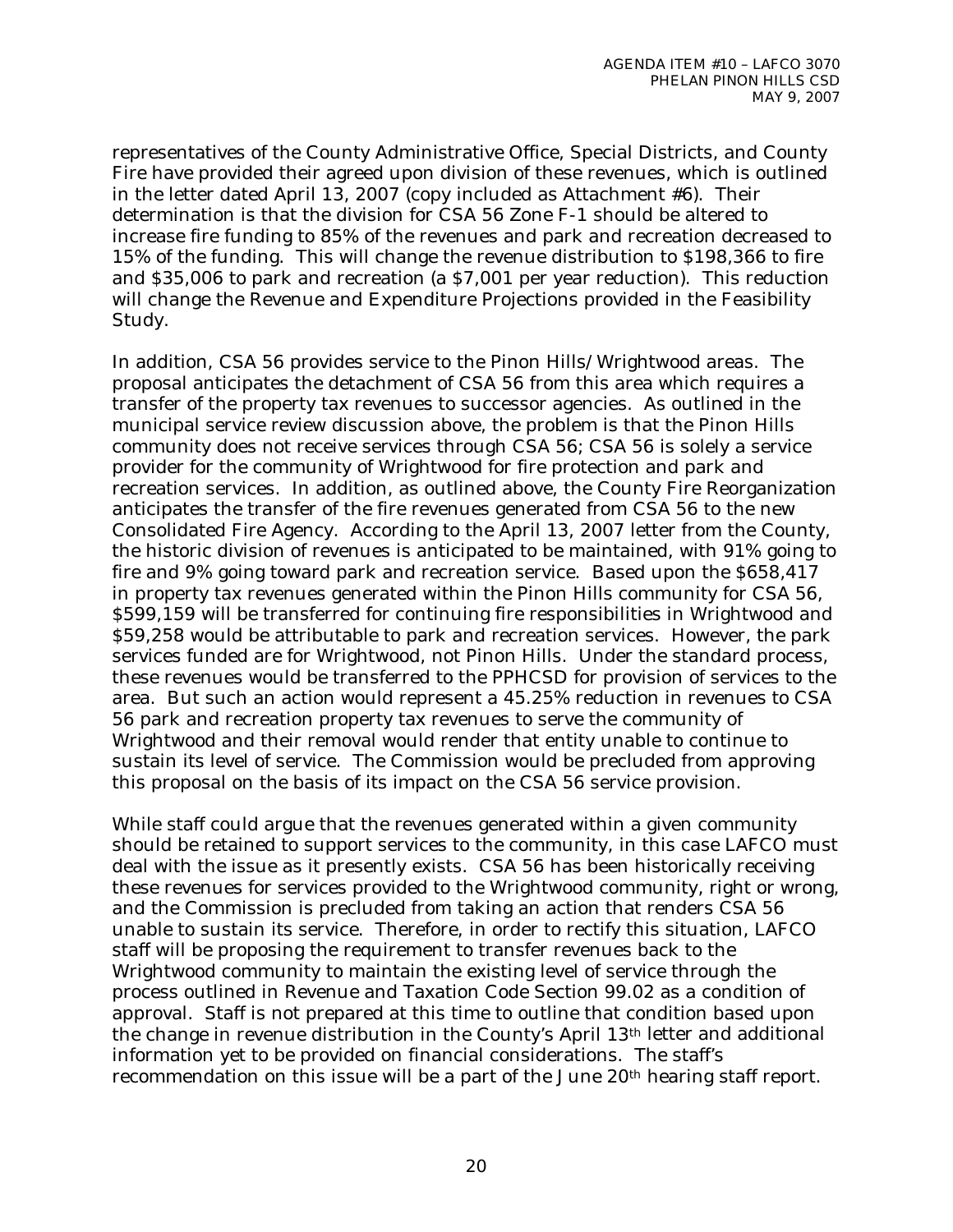The property tax revenues that are attributable to CSA 9 and CSA 70 Zone L will transfer in their entirety, \$50,513 and \$692,877, respectively, to the new CSD.

## **Calculation of Appropriation Limit:**

For the formation of any new special district, the Commission is required to establish its provisional appropriation limit. Government Code Section 56811 sets forth the required method to be utilized in calculating the provisional appropriation limit for the new Phelan Pinon Hills CSD. Under typical circumstances, the appropriation limit of the dissolving entities would be identified and transferred to the new agency, with an estimated change in the cost-of-living applied. However, CSA 70 Zone L has no appropriation limit assigned and the appropriation limit for CSA 56 F-1 is identified as being for fire protection purposes only. As noted above, CSA 70 Zone L received approximately \$692,877 in property tax revenues during Fiscal Year 06-07 and has received property tax revenues since its formation in 1972. The Audit Report prepared for CSA 56 does not differentiate between CSA 56 and CSA 56 Zone F-1 and the Audit Report for CSA 70 Zone L also includes Zones G and L-1 and does not differentiate between those entities.

Therefore, prior to the final hearing on LAFCO 3070, a mechanism to determine the provisional appropriation limit will need to be finalized in order to comply with Section XIIIB of the State Constitution and the requirements of Government Code Section 56811. If the formation of the PPHCSD is approved and successful, the new District will be required to set its permanent appropriation limit at the first District election held following the first full fiscal year of operation.

Additional requirements to evaluate the financial considerations and the impacts on other entities to continue to provide their services, such as the County Special Districts Department and CSA 56 – as outlined above – will need to be addressed at the June hearing following submission of the additional data.

### **ENVIRONMENTAL CONSIDERATIONS:**

The Commission is the lead agency for review of the potential environmental consequences of this change. In order to fulfill that requirement, the Commission's Environmental Consultant, Tom Dodson and Associates, prepared, and LAFCO staff reviewed, advertised and circulated, an Initial Study and a Mitigated Negative Declaration for this proposal. The documents were forwarded, by certified mail, to all interested and affected agencies as well as the State Clearinghouse for review by State agencies. The comment period closed at 5:00 p.m on April 30, 2007.

The only comments received to the circulation of the materials were indications of no comment from the State Clearinghouse and comments from Mr. Charlie Johnson, Chairman of the Feasibility Committee. Therefore, the original Initial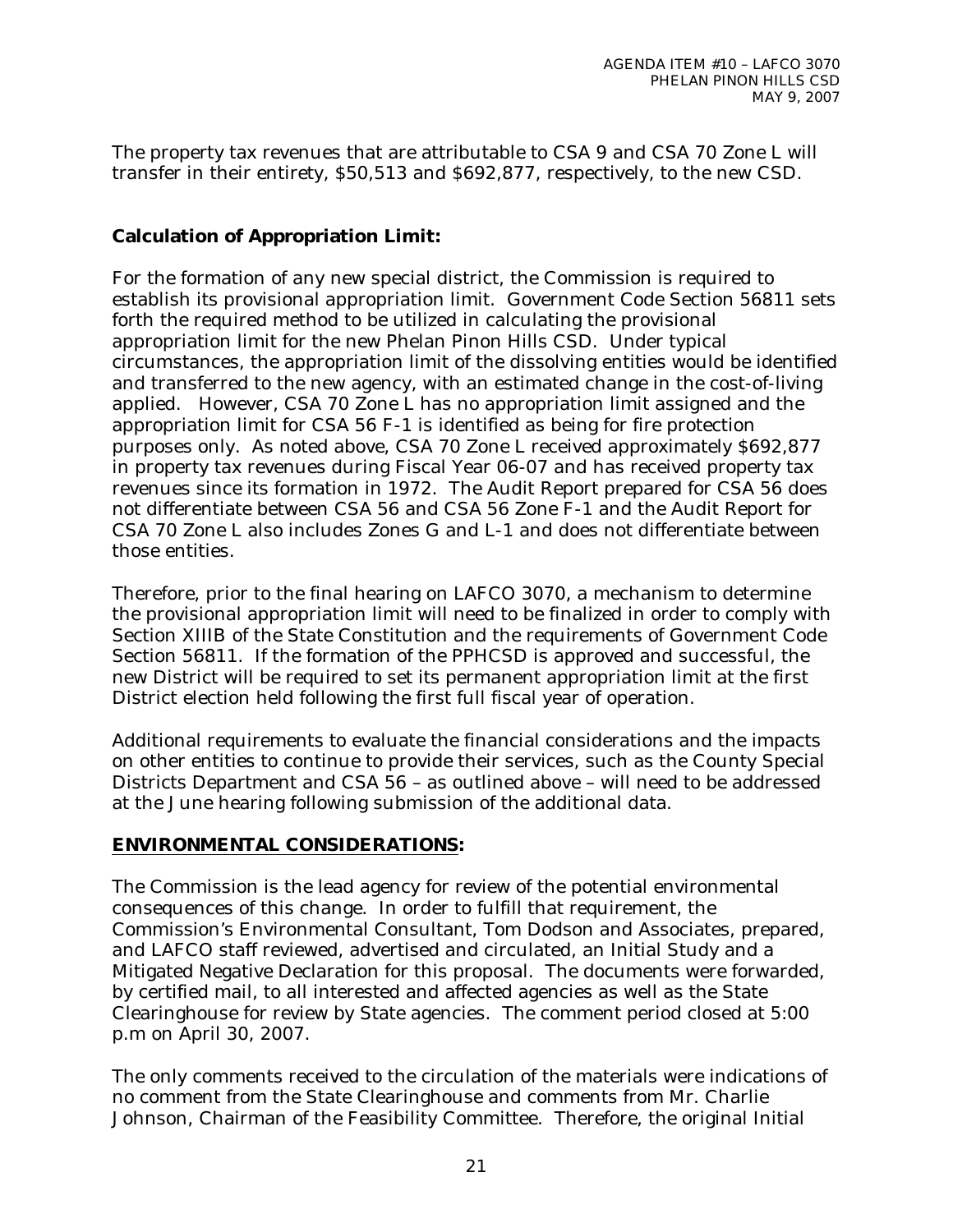Study will be utilized as the description of environmental impacts anticipated by this project.

Included in the Initial Study is a discussion of the requirement to transfer a level of funding to CSA 56 to assure the continued operation of its park program following the detachment of the Pinon Hills community from its boundaries. The Initial Study includes the following mitigation measure to address this situation:

*"LAFCO shall ensure that the existing tax rate allocation within CSA 56 is revised/modified to shift either \$40,000 or other specific amount of funds generated for park and recreation services in Fiscal Year 2006-07 to Wrightwood. This revision shall result in adequate funding being made available to the Wrightwood portion of CSA 56 to meet current park and recreation service levels."* 

As identified in the discussion under financial considerations, a condition of approval will need to be made that requires the transfer of funds to continue the park operation. Without the additional information needed to discuss the financial implications of this proposal, no final recommendation on the language of that condition has been provided; however, it will be addressed in the staff report presented for the June 20th Commission hearing. A copy of the Initial Study and Negative Declaration are included as Attachment #7 to this staff report. Mr. Dodson has indicated that the following actions must be taken by the Commission prior to consideration of the proposal:

- a) Certify that the Commission and its staff have reviewed and considered the environmental assessment and Negative Declaration prepared by the Commission's Environmental Consultant, Tom Dodson and Associates; has reviewed and considered any comments received; and provided a response to those comments;
- b) Adopt the Negative Declaration, including the mitigation measure, including the related De Minimis Impact Finding Statement;
- c) Find and determine that the Commission does not intend to adopt alternatives but does include the mitigation measure related to the transfer of funding for CSA 56 for the project; and,
- d) Direct the Clerk to file a Notice of Determination together with a Certificate of Fee Exemption within five (5) days;

### **CONCLUSION:**

The purpose of this hearing is to provide an outline of the municipal service review materials for the Phelan/Pinon Hills communities and to open the discussion of LAFCO 3070 proposing formation of the PPHCSD. The staff has outlined a determination that the boundaries as presented for this reorganization meet the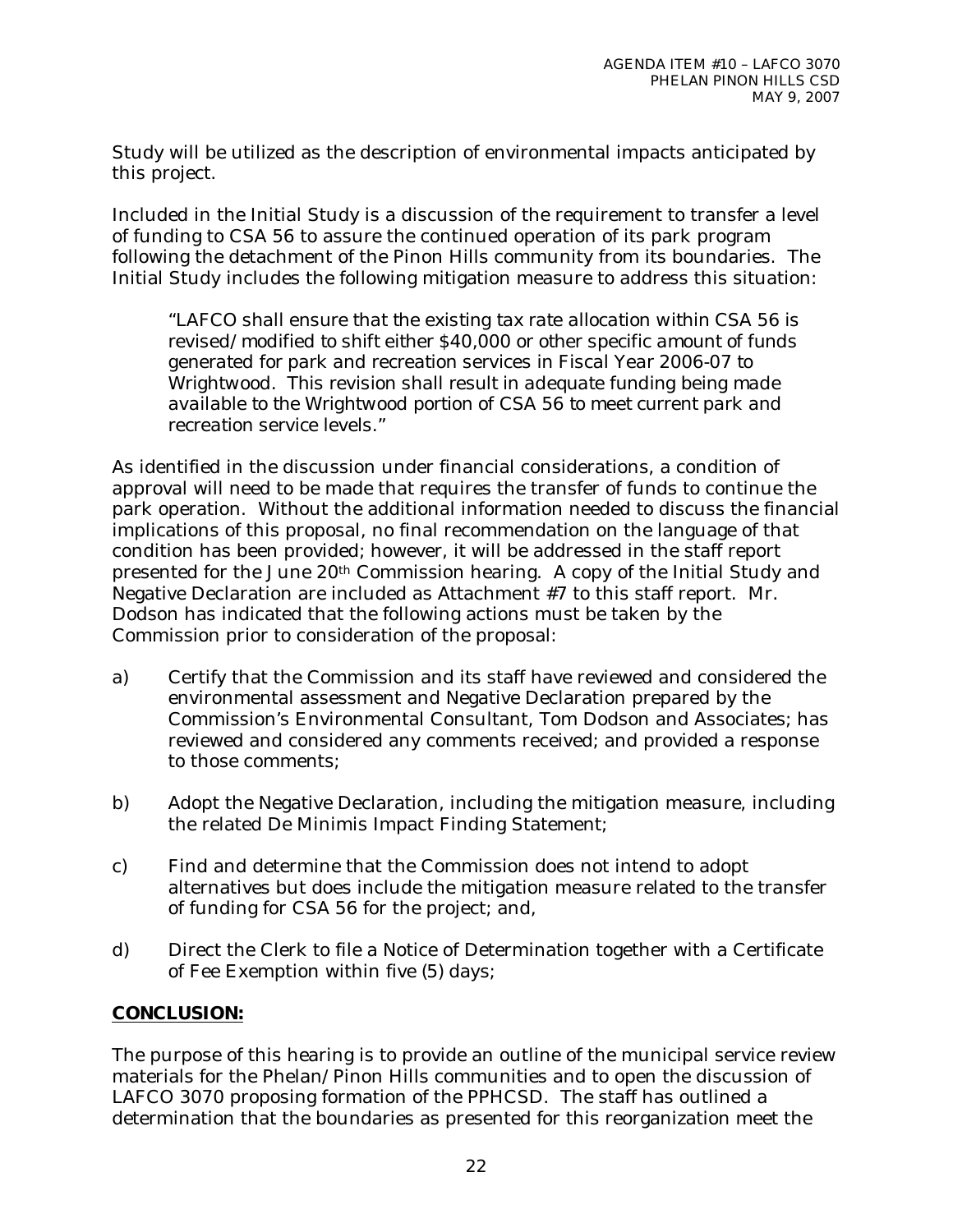objectives of Community Services District Law, LAFCO statutes and policies of the Commission as follows:

- The boundaries of the proposed new District make sense from a service delivery perspective for current and future growth as they are reflective of the Phelan Community Plan adopted February 2007 by the County of San Bernardino.
- The boundaries are reasonably recognizable in that they follow the Community Plan delineation. Except for a single instance of overlap with the City of Adelanto, they are based upon the exclusion of other municipal spheres of influence. The exception relates to an existing service responsibility that is not opposed by the City of Adelanto and will not impede the Commission's goals for the area.
- The boundary promotes efficient service delivery since it represents the area requiring the full-level of planning for the services to be offered by the PPHCSD as identified in the Community Plan.
- It represents a community of interest as such is defined by the adoption of the Phelan Community Plan.

Therefore, staff believes that these boundaries should utilized by LAFCO staff as it prepares the final financial and service considerations for LAFCO 3070.

# **RECOMMENDATION**

Staff recommends that the Commission at this time make determinations upon the municipal service review for the communities of Phelan and Pinon Hills, make determinations regarding the environmental assessment for LAFCO 3070 and continue this consideration to the June 20, 2007, hearing for the final consideration of LAFCO 3070. Therefore, staff recommends that the Commission take the following actions:

- 1. With respect to environmental review:
	- a) Certify that the Commission and its staff have reviewed and considered the environmental assessment and Negative Declaration prepared by the Commission's Environmental Consultant, Tom Dodson and Associates; it has reviewed and responded to any comments received;
	- b) Adopt the Negative Declaration, including the mitigation measure and related De Minimis Impact Finding Statement;
	- c) Find and determine that the Commission does not intend to adopt alternatives for the project but does intend to include a mitigation